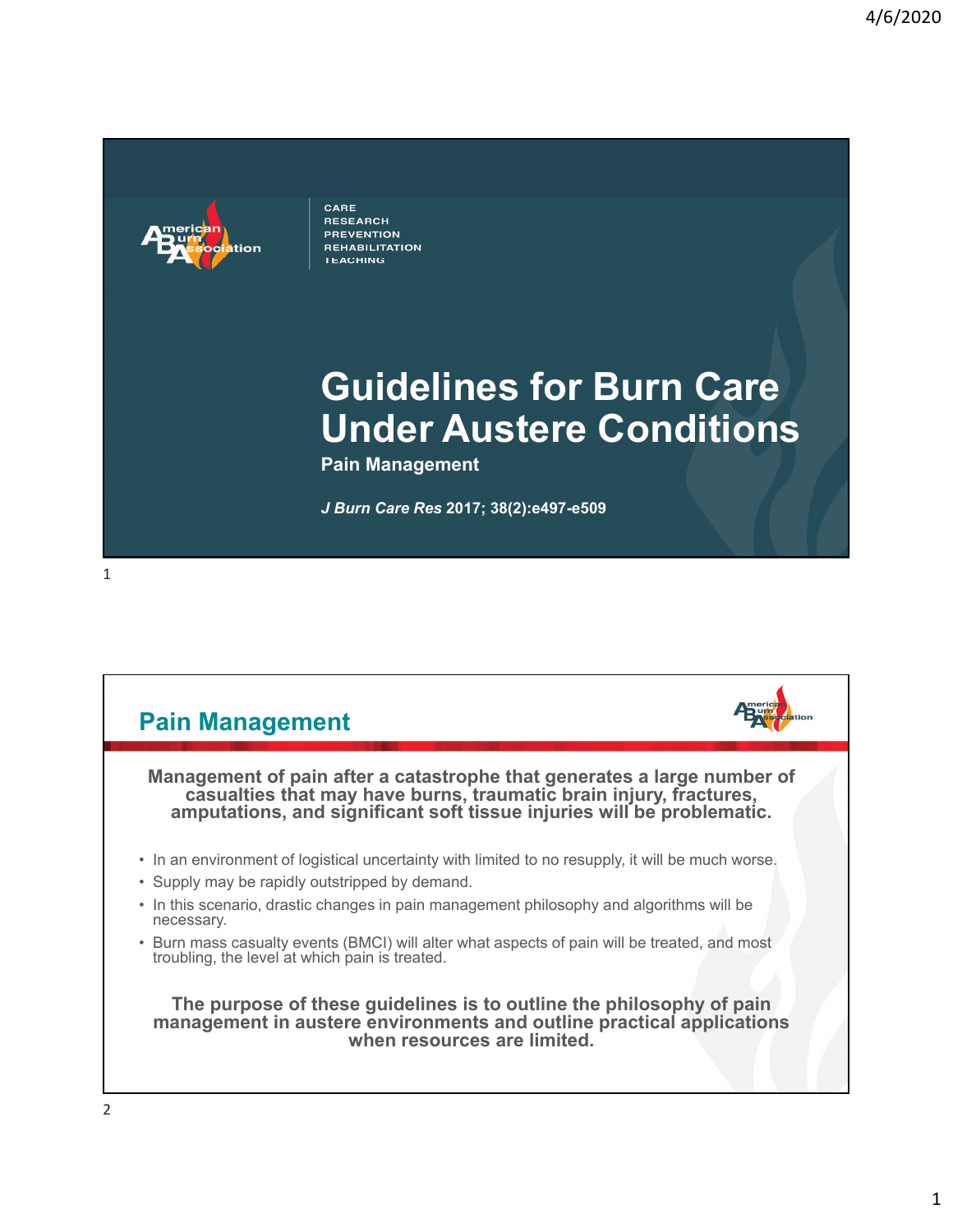



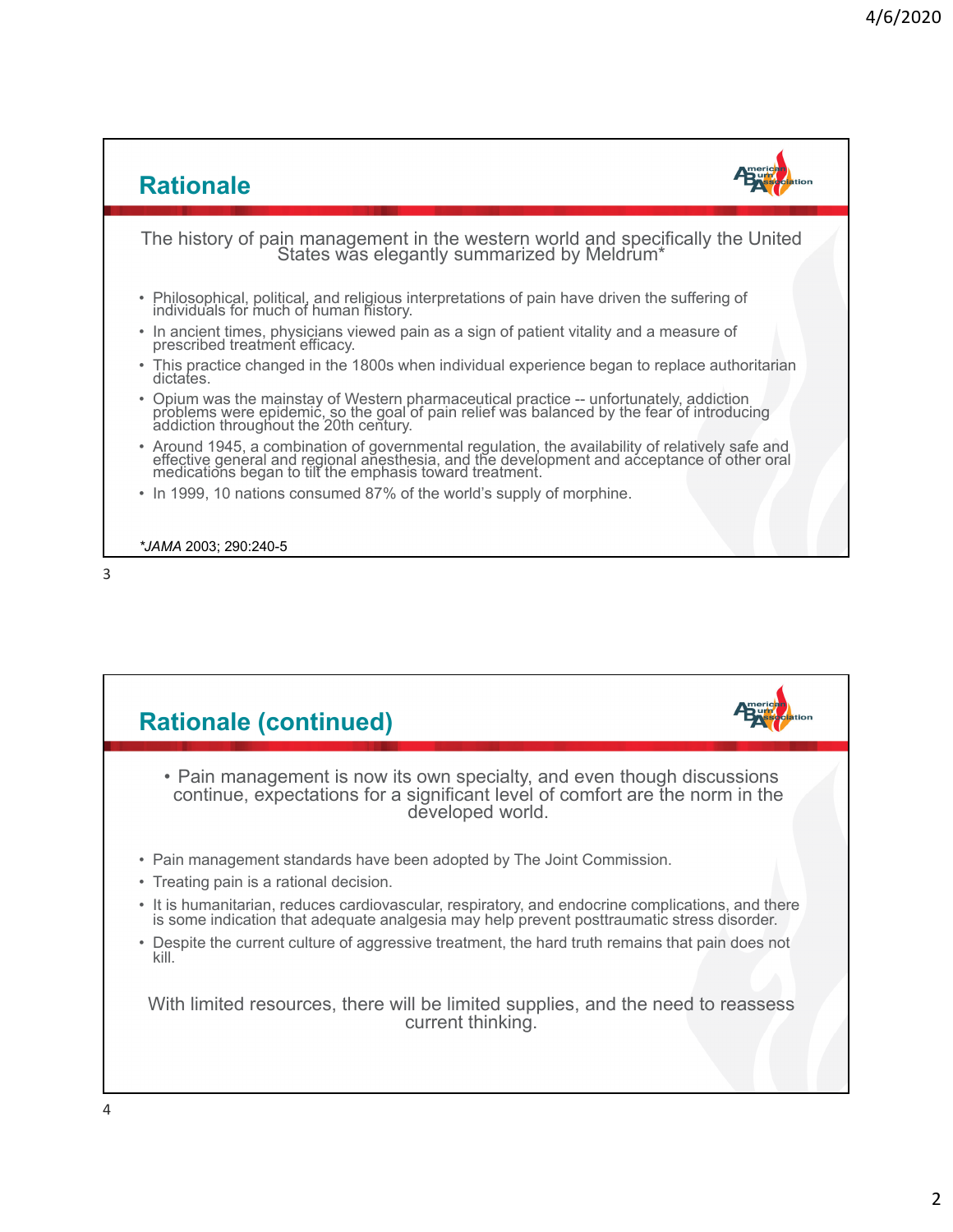

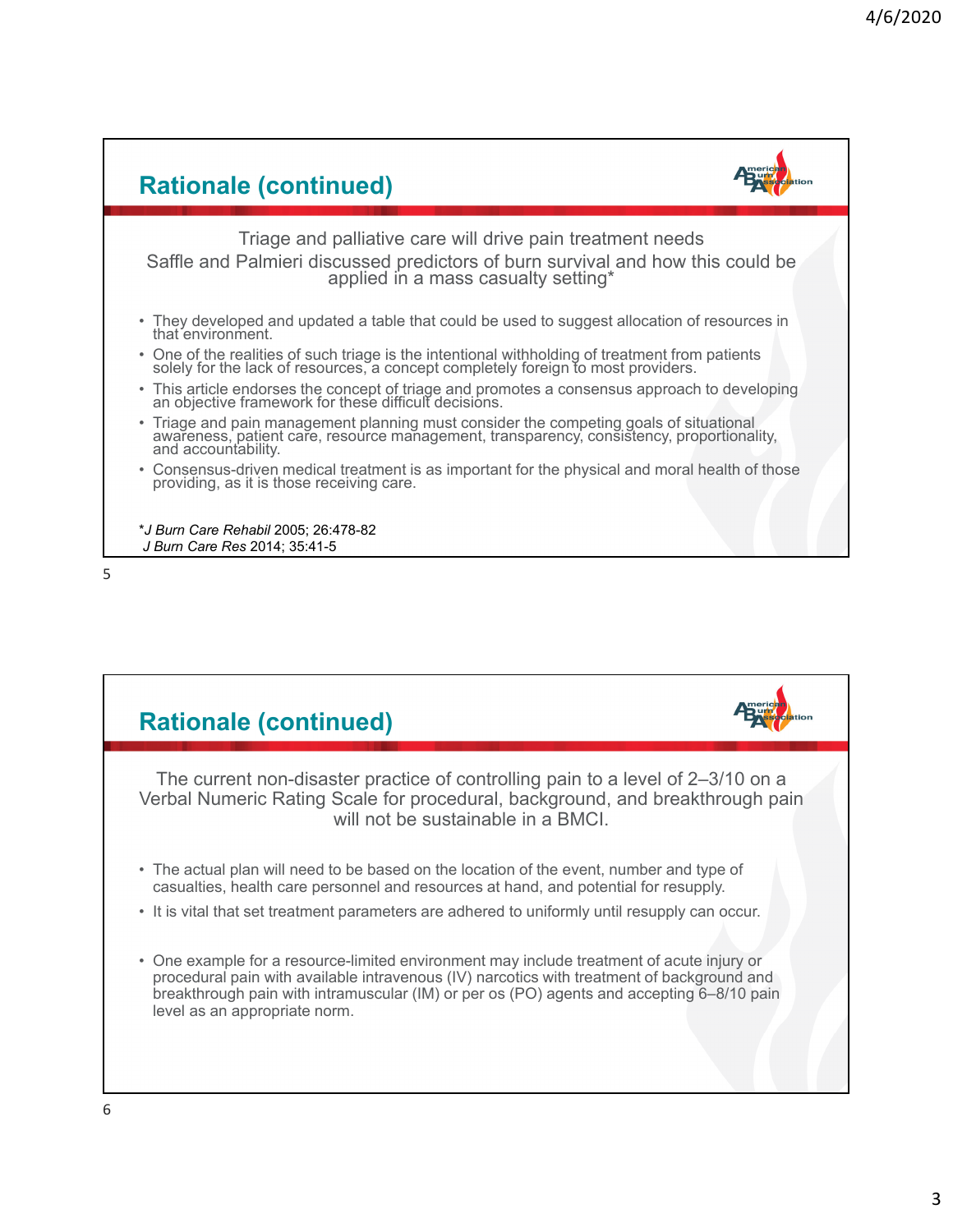

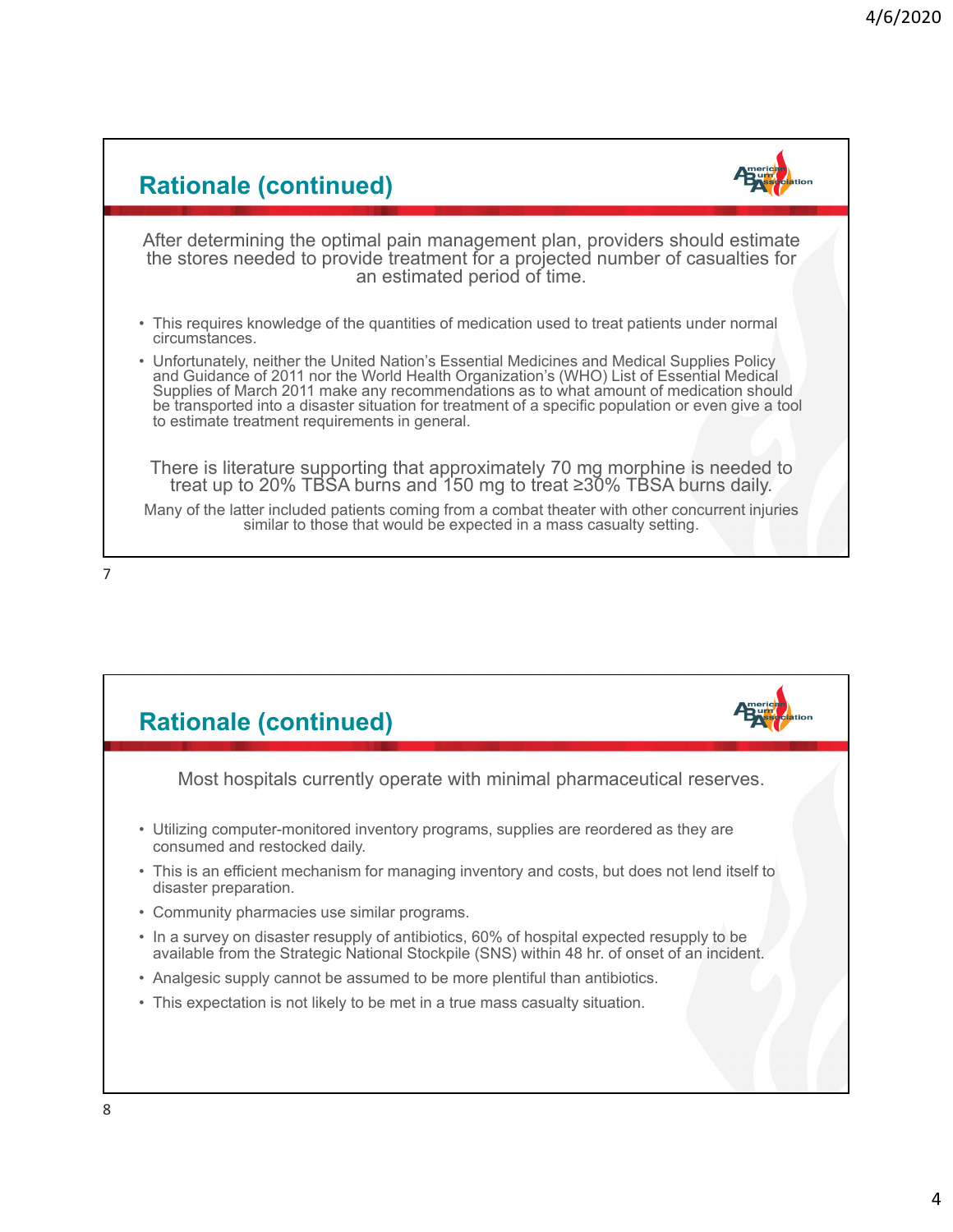

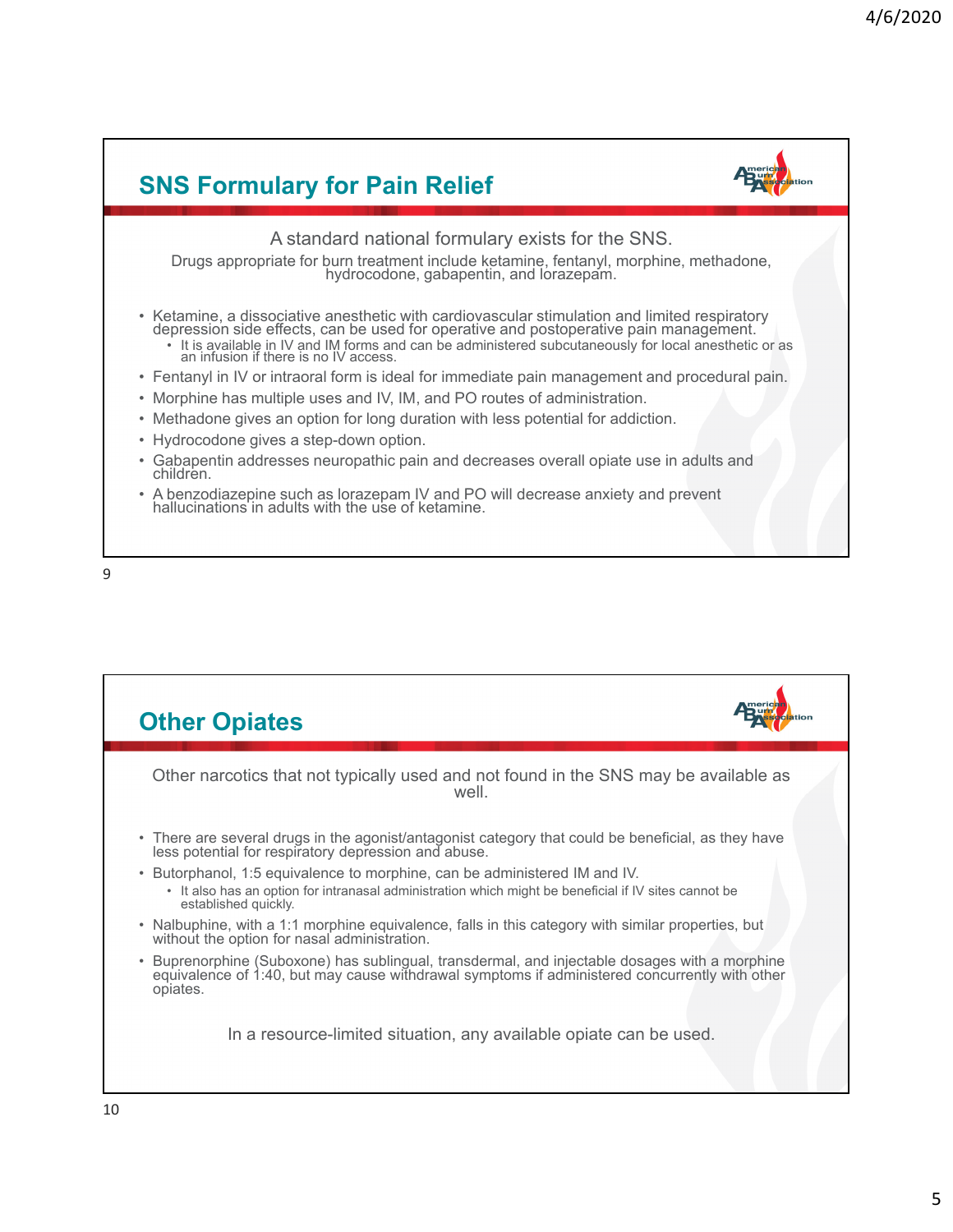

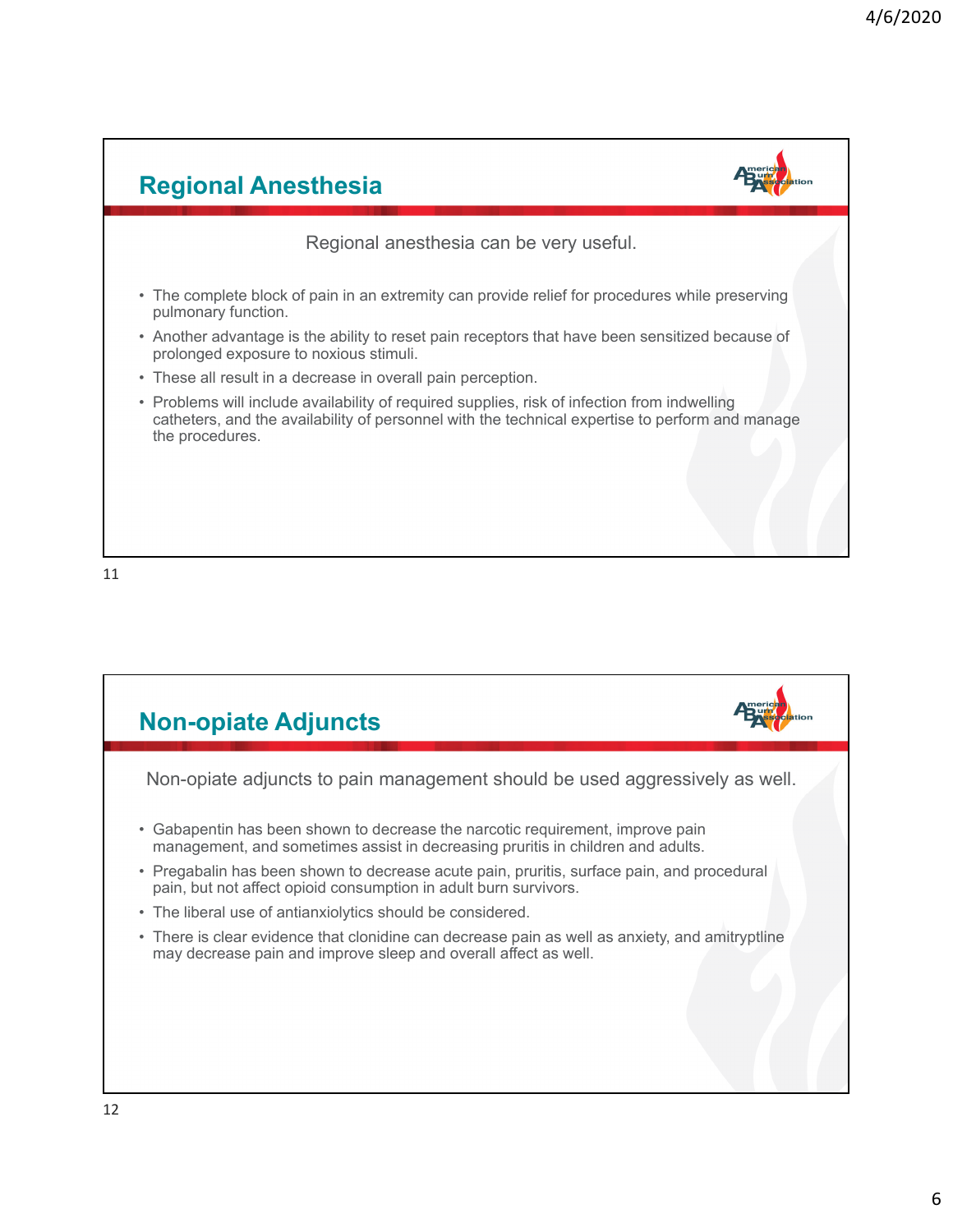

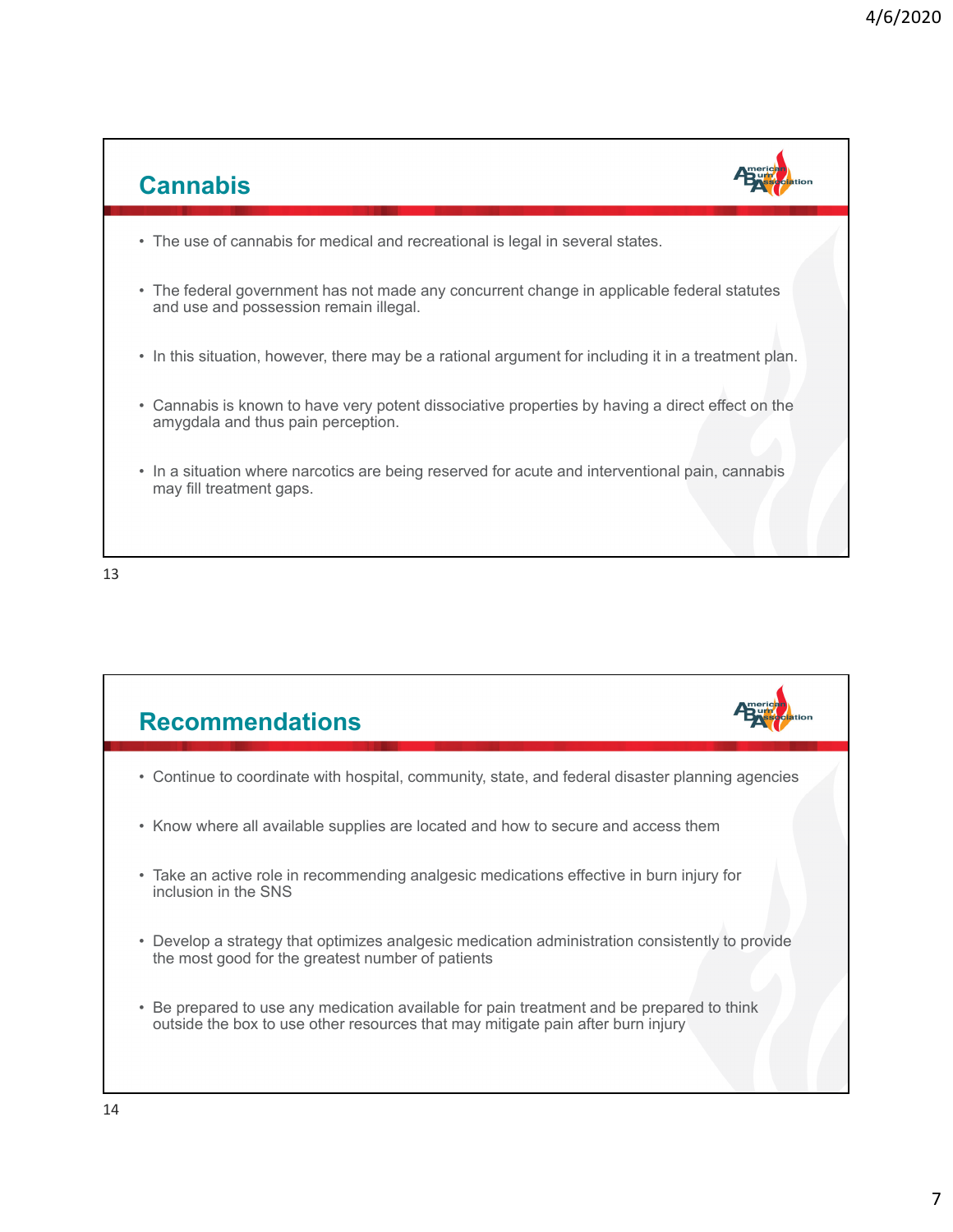

CARE **RESEARCH PREVENTION REHABILITATION TEACHING** 

# **Guidelines for Burn Care Under Austere Conditions**

**Nutrition**

*J Burn Care Res* **2017; 38(2):e497-e509**

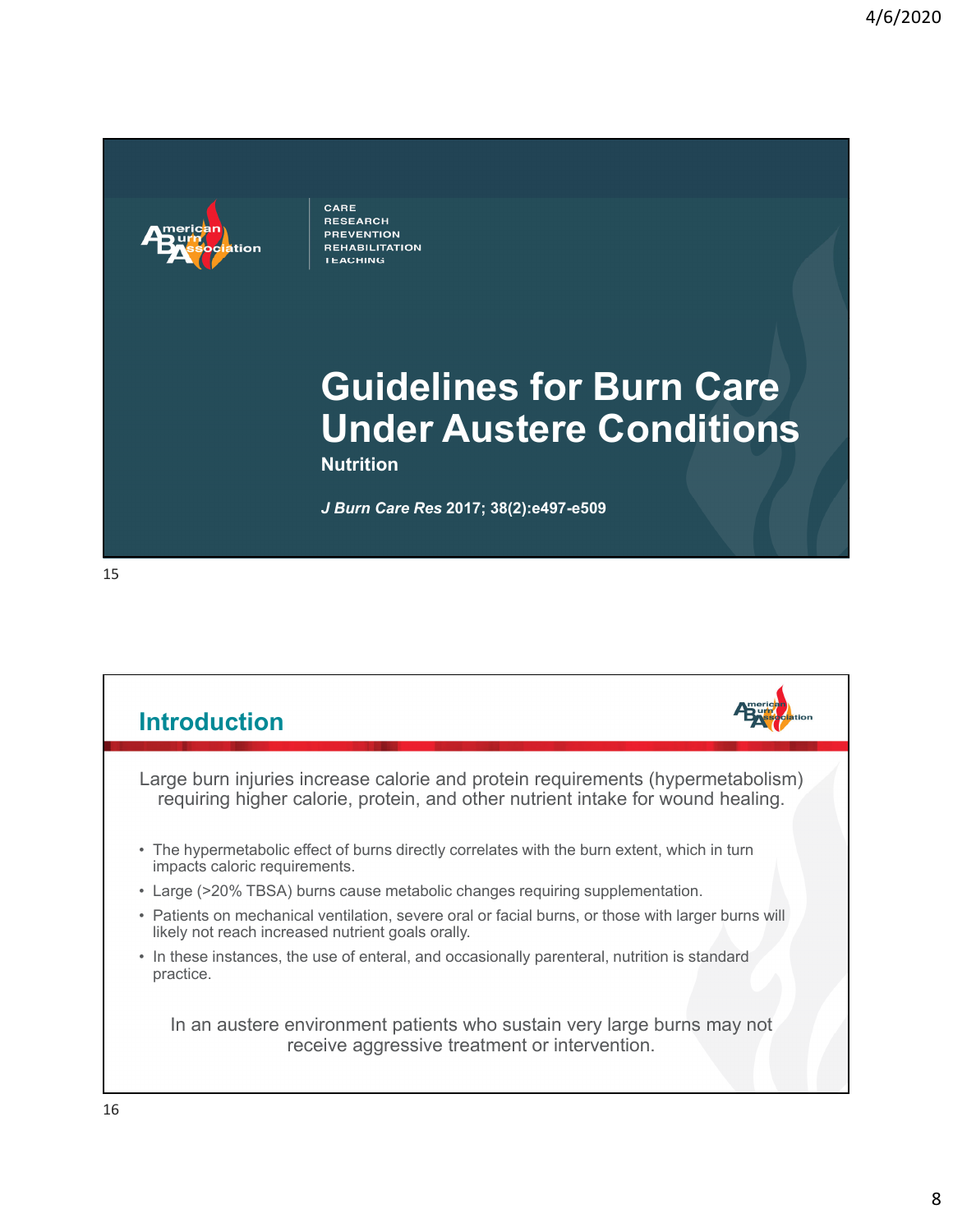

17

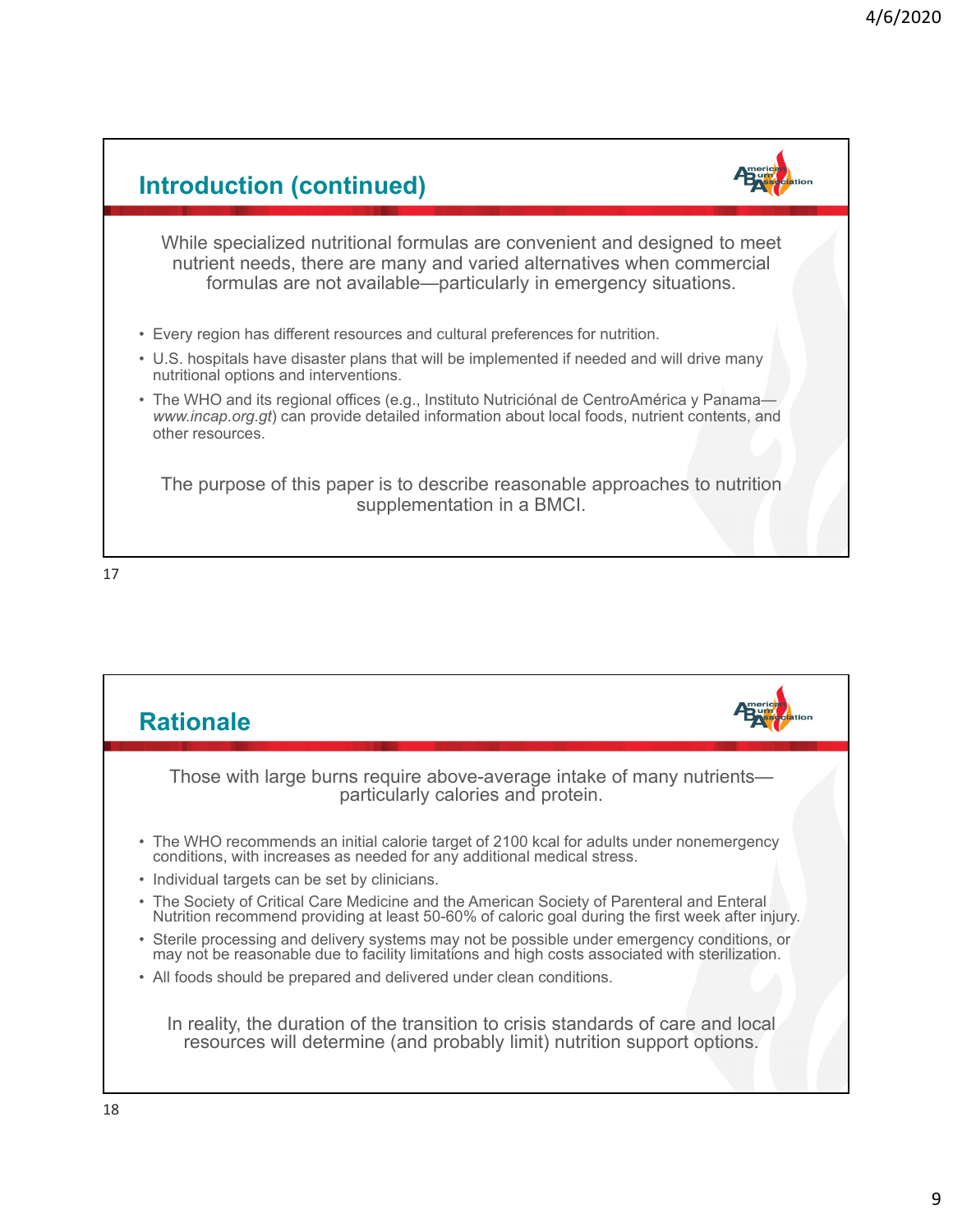

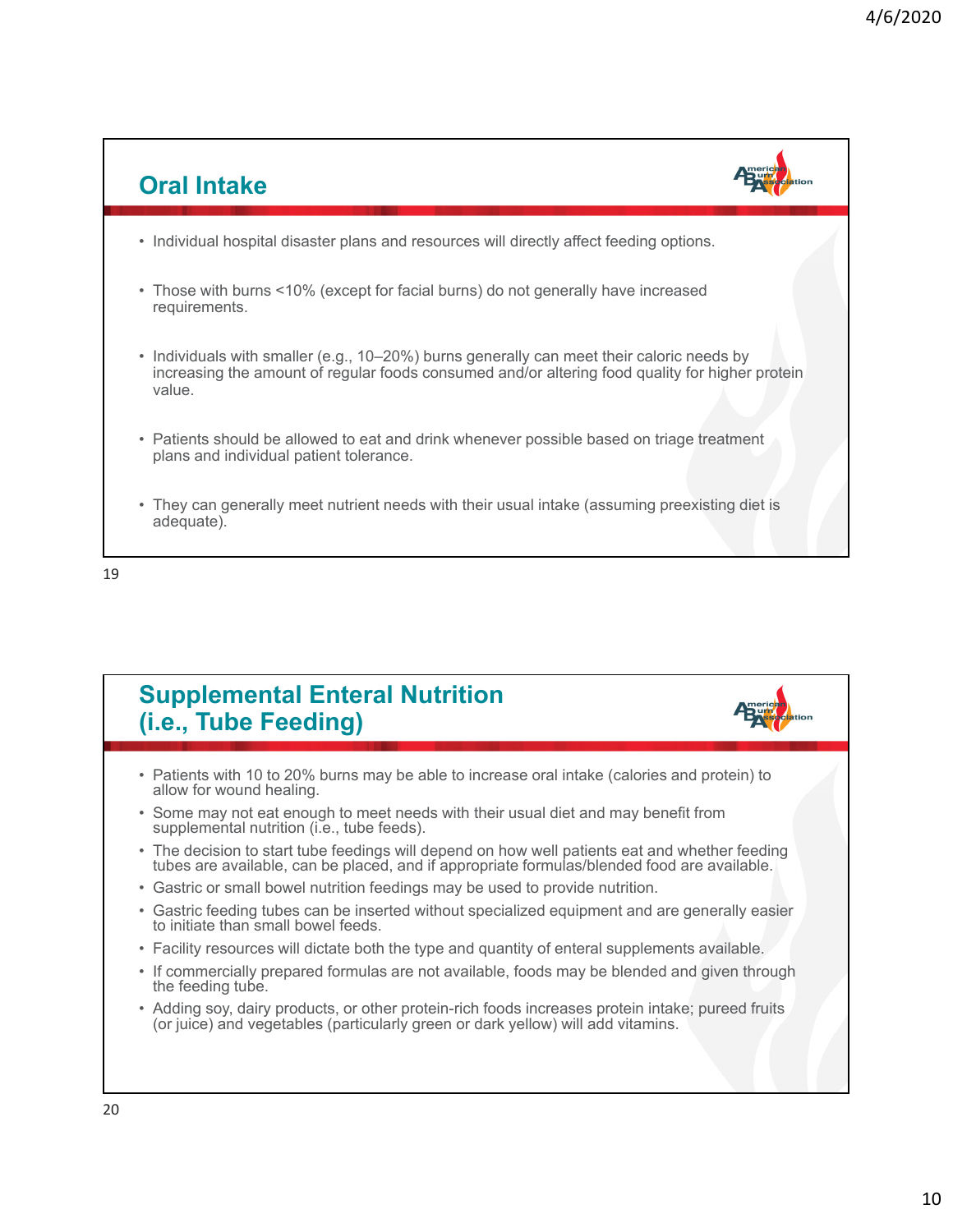

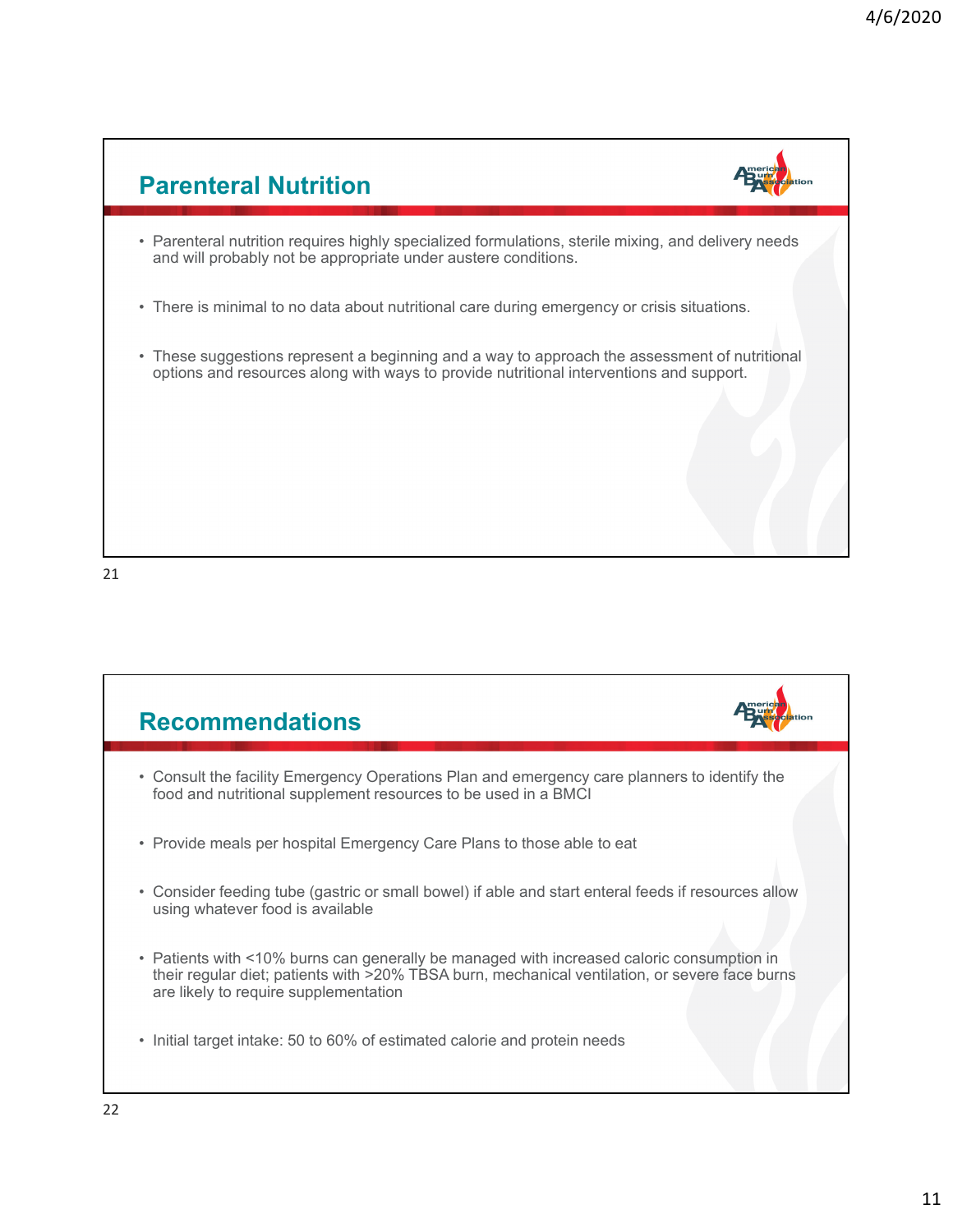

CARE **RESEARCH PREVENTION REHABILITATION TEACHING** 

## **Guidelines for Burn Care Under Austere Conditions**

**Rehabilitation**

*J Burn Care Res* **2017; 38(2):e497-e509**

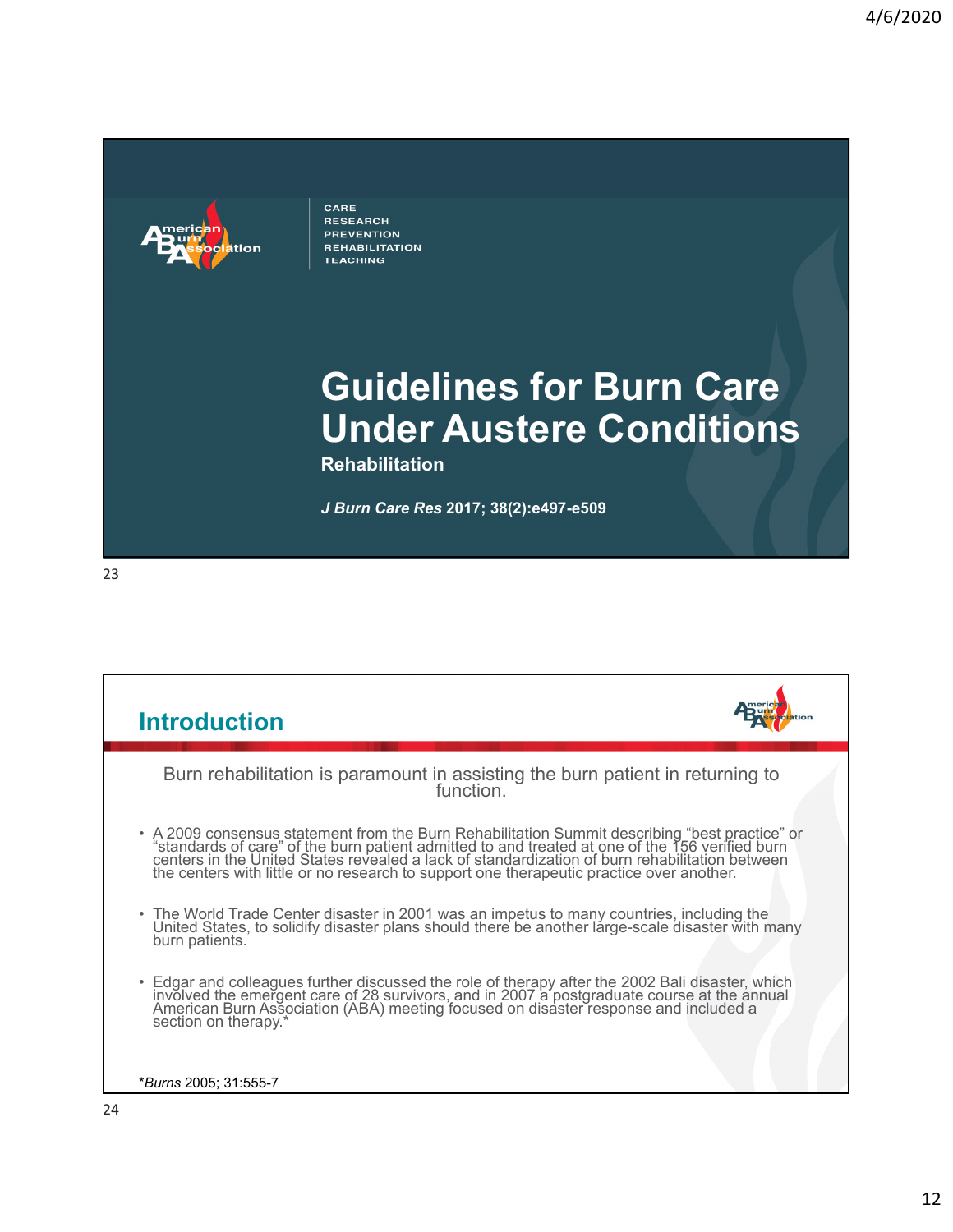

25

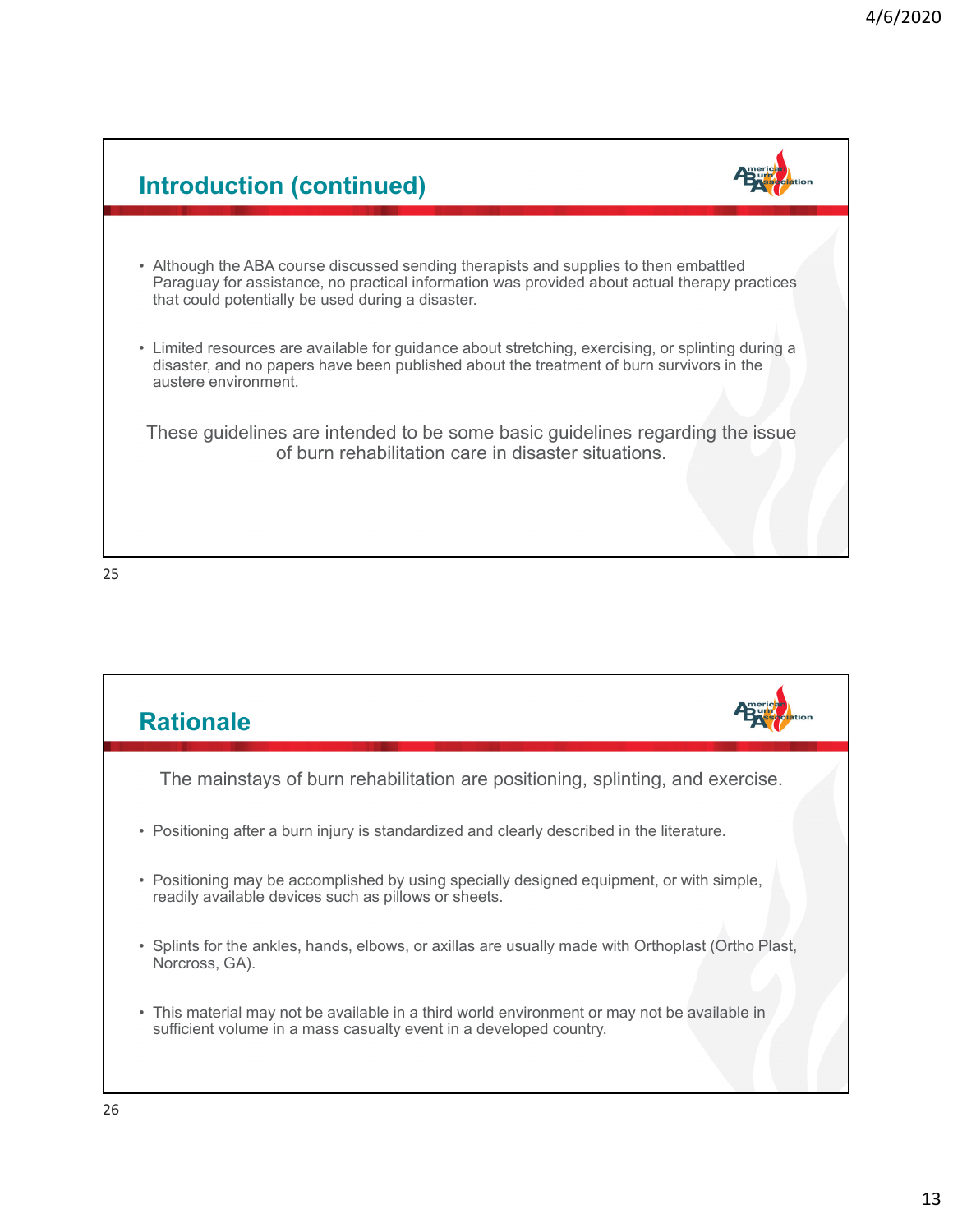### **Rationale (continued)**



- One alternative would be the use of socks in the palm to keep the hand from fisting or fusing in an extended position (Figure 1).
- Any form of padded plastic could also be substituted as needed.
- As soon as a burn survivor is medically stable, family members can facilitate sitting on the side of the bed and an eventual transition to standing and walking.
- Training the survivor and their family in ongoing stretching and exercise will be essential to improve outcomes.





#### 27

### **Positioning and Therapy Options**

- Following a burn injury, survivors who are bedbound should be positioned with shoulders in 90 degrees of ABDuction (away from the body), with some horizontal ADDuction (forward) to avoid stretch on the brachial plexus (Figure 2).
- Elbows should be extended, forearms supinated, and wrists in neutral position.
- This can be done with pillows or other readily available supports.
- Hands should be positioned with the knuckles partially bent to 45 to 70 degrees and with the fingers straight, especially if the burn is full thickness.
- Full fisting should be avoided.



**Figure 2.** Shoulder and arm positioning. The shoulder should be moved forward slightly. The elbow and wrist are straight and the palm should face upward if possible.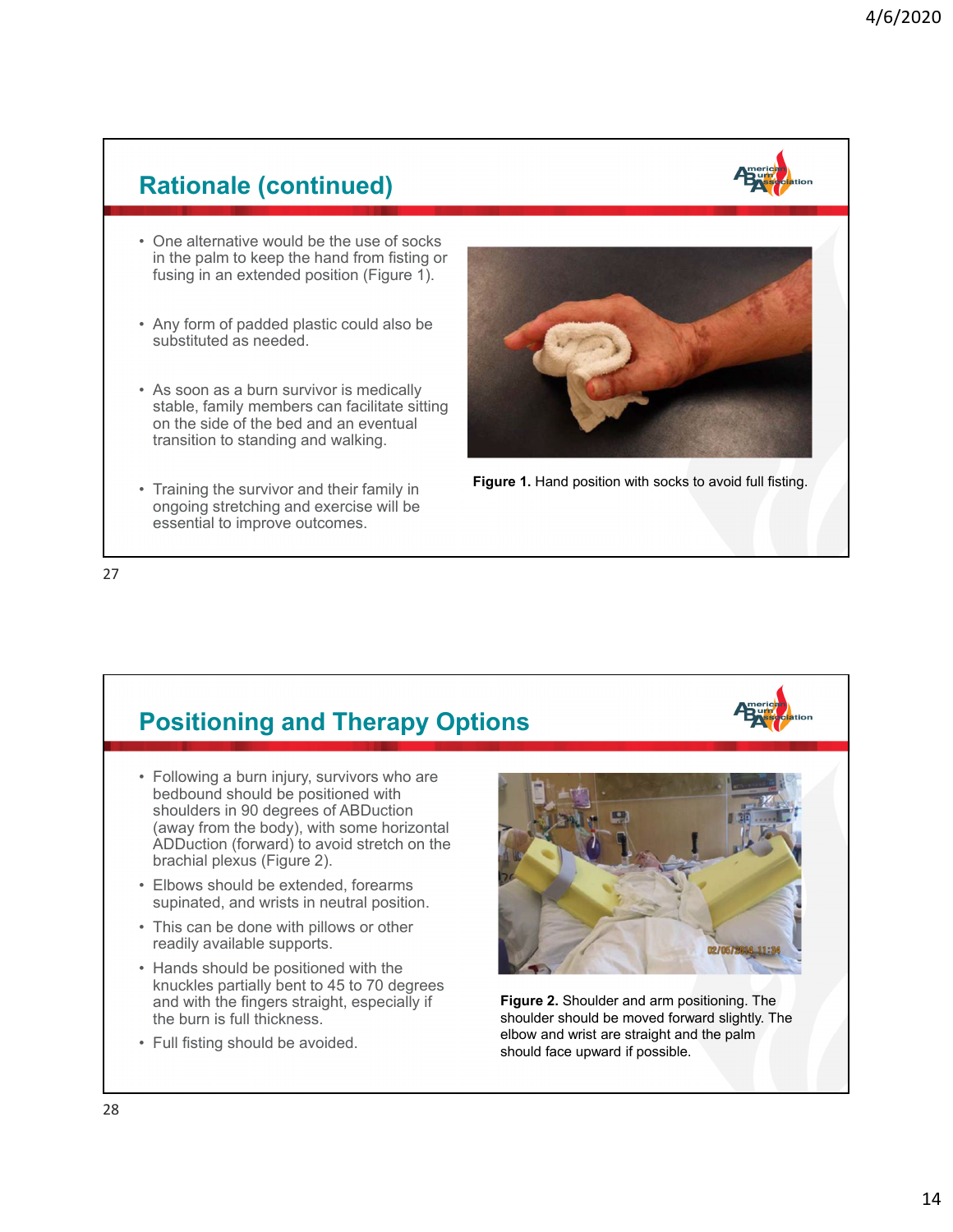## **Positioning and Therapy Options (continued)**

- Legs should be positioned slightly apart with knees straight and ankles at a right angle.
- This can be done with pillows against the end of the bed (Figure 3).
- Pillows should not be placed under the knees.
- This allows the knees and hips to get tight and will make standing more difficult.





29

#### **Positioning and Therapy Options (continued)** • Available family members or caregivers should be instructed in a stretching and range of motion program. • Stretching is moving the burn limb slowly as far as the burn survivor is able and then maintaining that position to allow the skin to stretch. • This should be done for 20 or more minutes at least twice per day. • The ultimate goal is full motion of affected joints or limbs. • If pulleys are available, this is an excellent way to facilitate stretching of the shoulder and elbow (Figure 4). • As soon as an individual is stable, family can assist with sitting on the side of the bed and advance to standing as the blood pressure tolerates. • If the patient has been intubated for a period of time, they are likely to need more time in sitting, to increase their upright tolerance, before they are strong enough to walk. **Figure 4.** Pulleys for stretching the shoulder.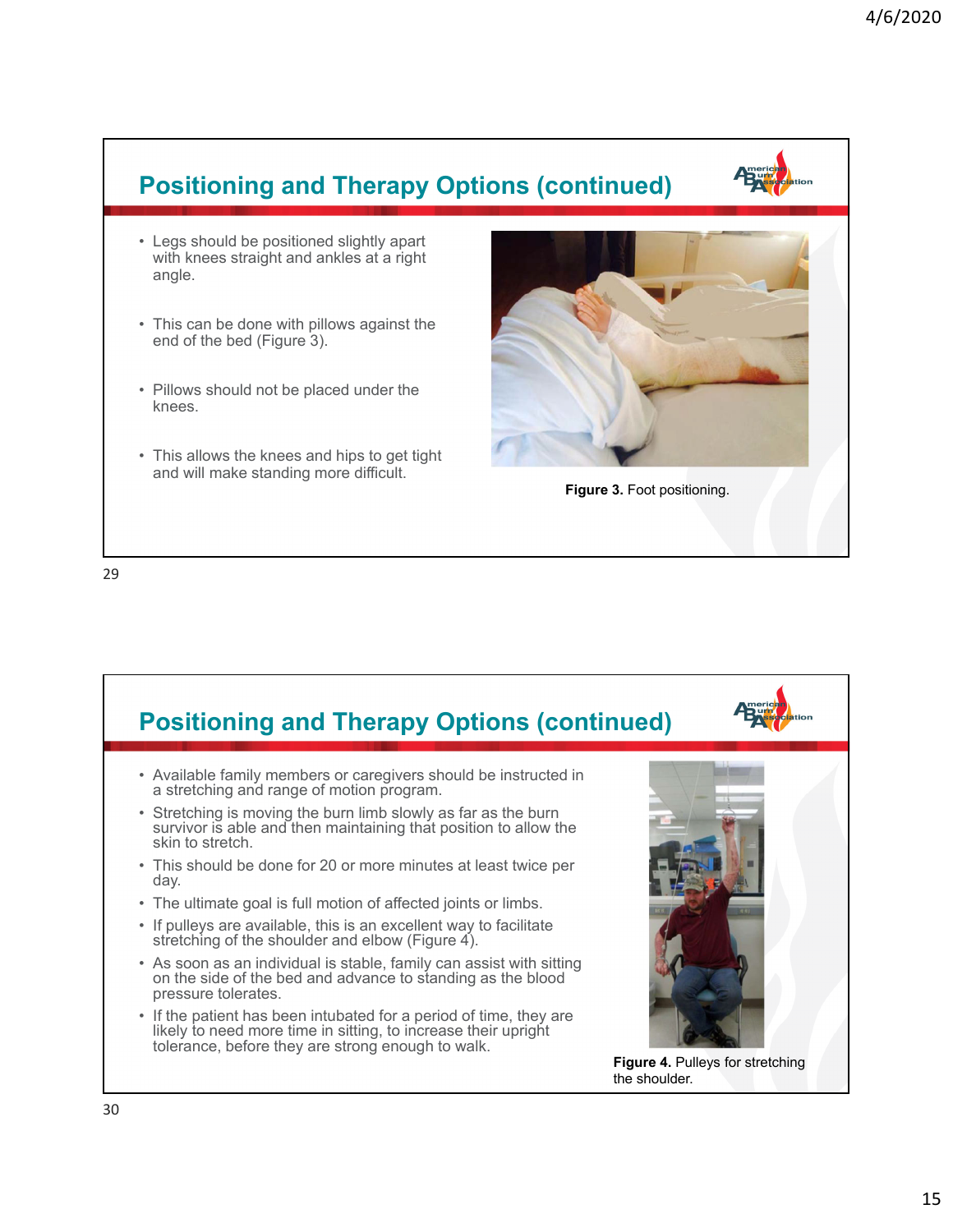## **Standing and Walking**

- Once an individual can sit without being held upright or getting dizzy or faint, then standing can be attempted.
- Initial standing should be done with two people for safety because the burn survivor may be very unstable.
- When able to stand for 5 min, and take steps in place, walking can begin.
- Holding a hand or pressing against a caregiver's shoulder can facilitate balance and increase distance walked.
- The survivor should increase walking distance each day.
- Those with only hand or arm burns should be encouraged to be up and out of bed as soon as possible to diminish the effects of bed rest.
- Those with leg burns, in particular those with burns below the knee, may have difficulty standing in place due to pain from increased blood flow.
- It may take them several attempts before being able to walk.
- The pain they will feel in their affected leg will diminish after 10 to 20 steps.
- Wrapping the legs with a compression bandage may help partially alleviate this pain.

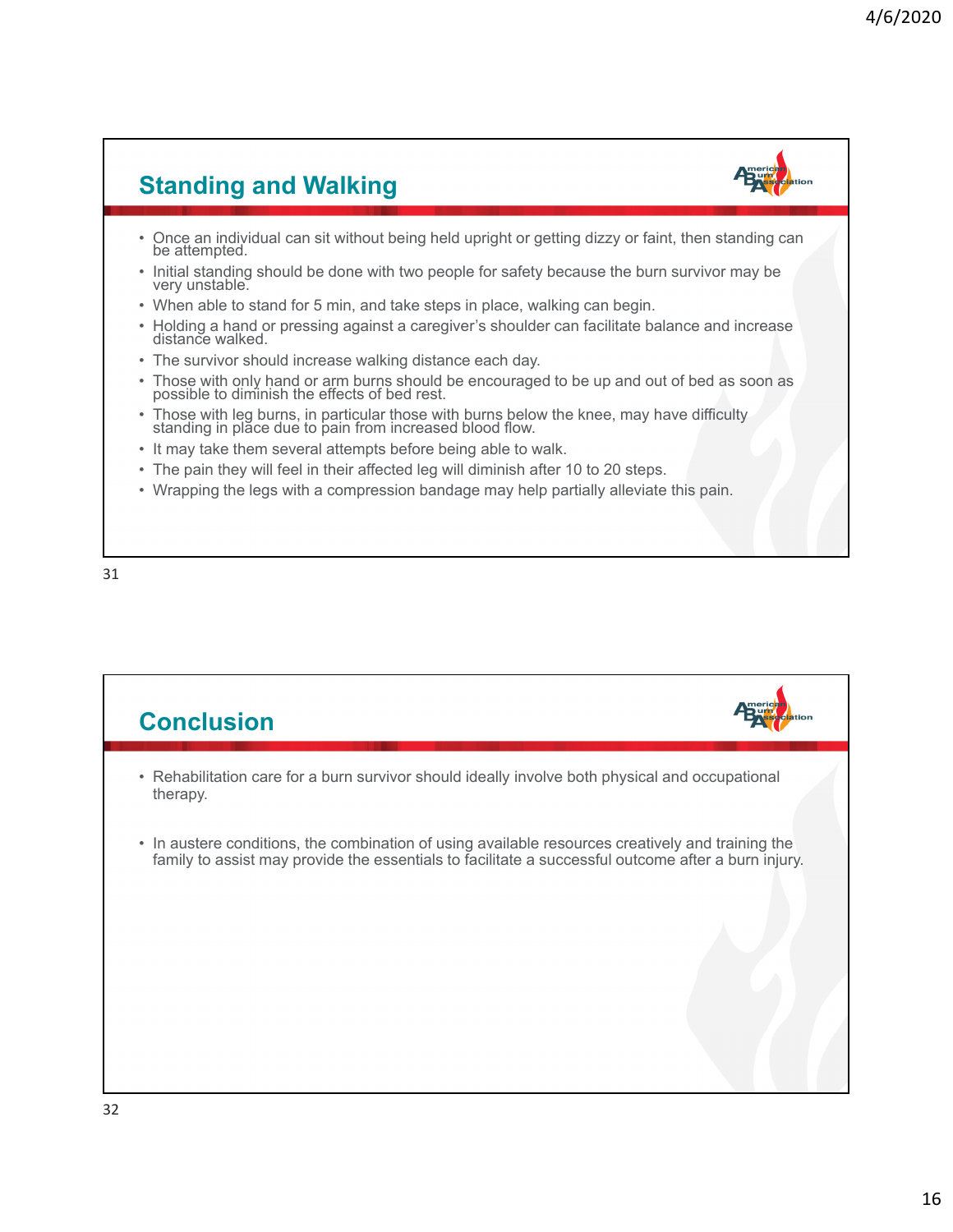# **Recommendations** • Elevate limbs if they have significant swelling • Position shoulders away from the body with elbows straight • Position hands to avoid fisting • Position legs away from the body with knees straight • Position ankles at a right angle • Stretch skin at least twice per day • Train family to assist in therapy, if able • Encourage sitting and walking as soon as possible

33



CARE **RESEARCH PREVENTION** REHABILITATION **TEACHING** 

## **Guidelines for Burn Care Under Austere Conditions**

**Pediatric Considerations**

*J Burn Care Res* **2017; 38(2):e497-e509**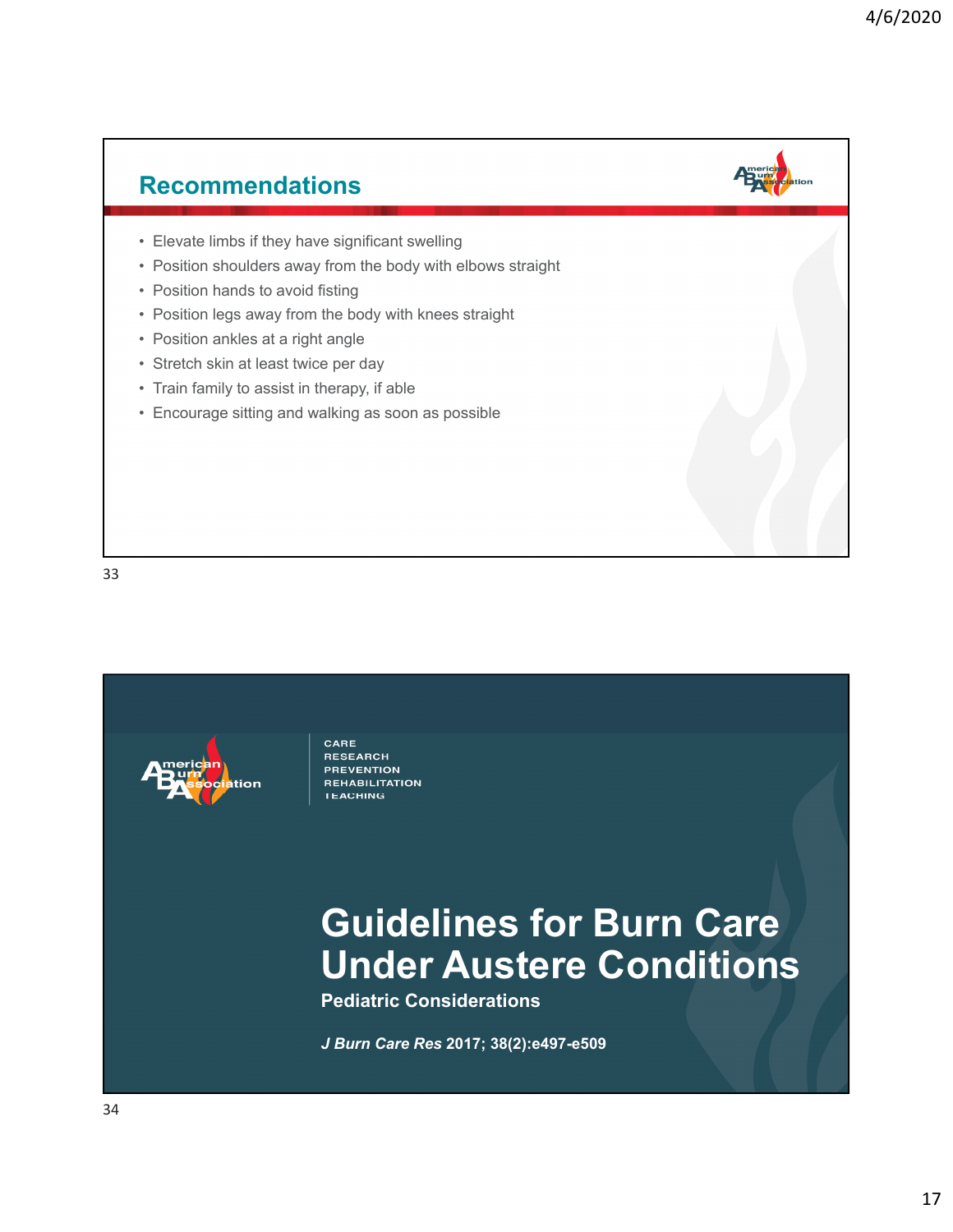#### **Introduction** Children, particularly infants and children less than 5 years old, are an at risk population in austere circumstances. • Children are anatomically and physiologically different from adults; these differences can predispose them to more severe physical and psychological sequelae in a disaster. • In war and austere situations, pediatric trauma patients have relatively higher mortality rates. • These children are at risk during the acute event as they are less able to protect themselves from traumatic injury. • Fear might prevent children from telling adults they are injured, or spur them to hide from the danger rather than escape. • In mass casualty events, children are dependent on adults for an escape route, making them more likely to be injured or killed. • Children are also at risk for injury and illness in the chaotic period following an acute event, and often this presents as an austere circumstance.



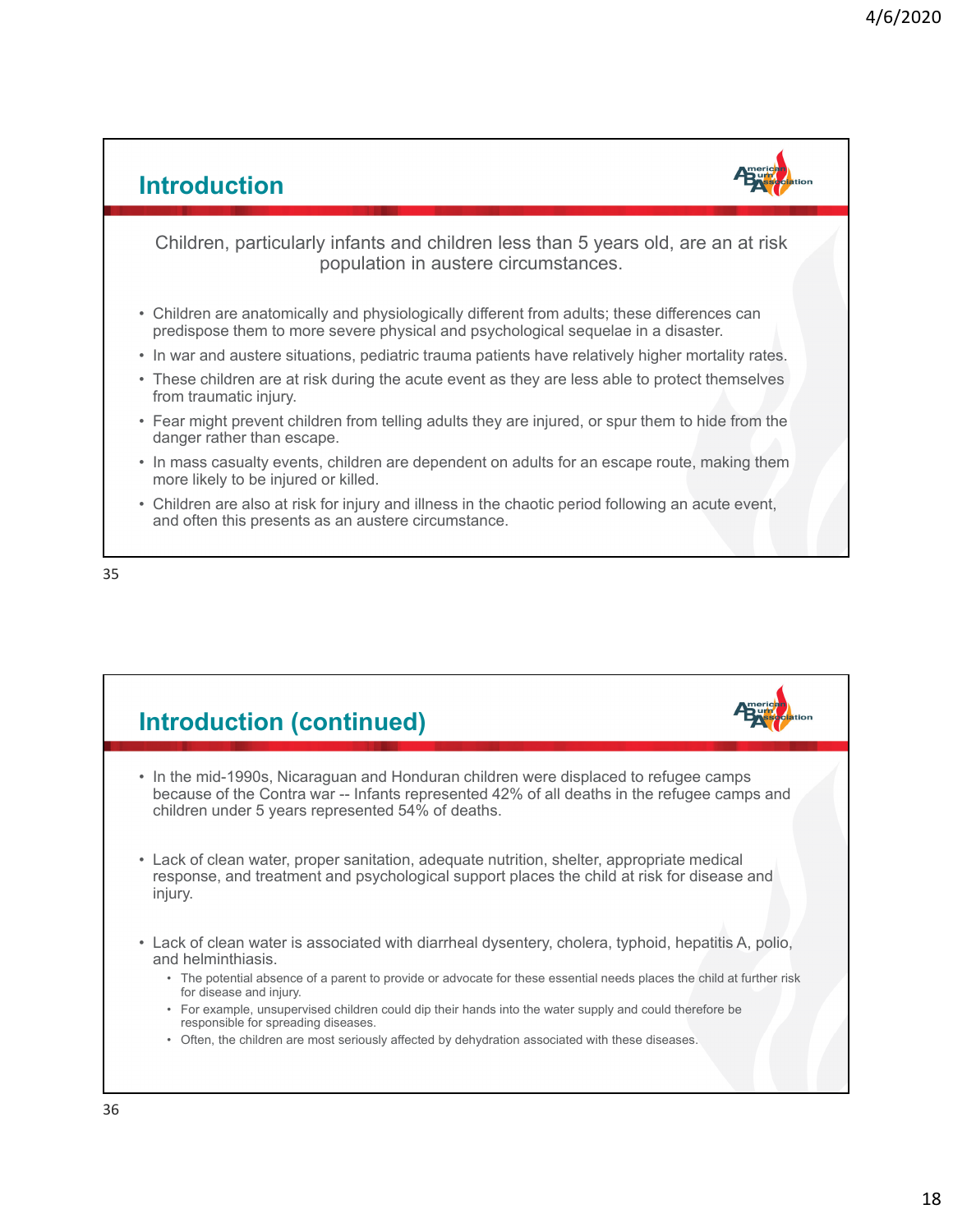



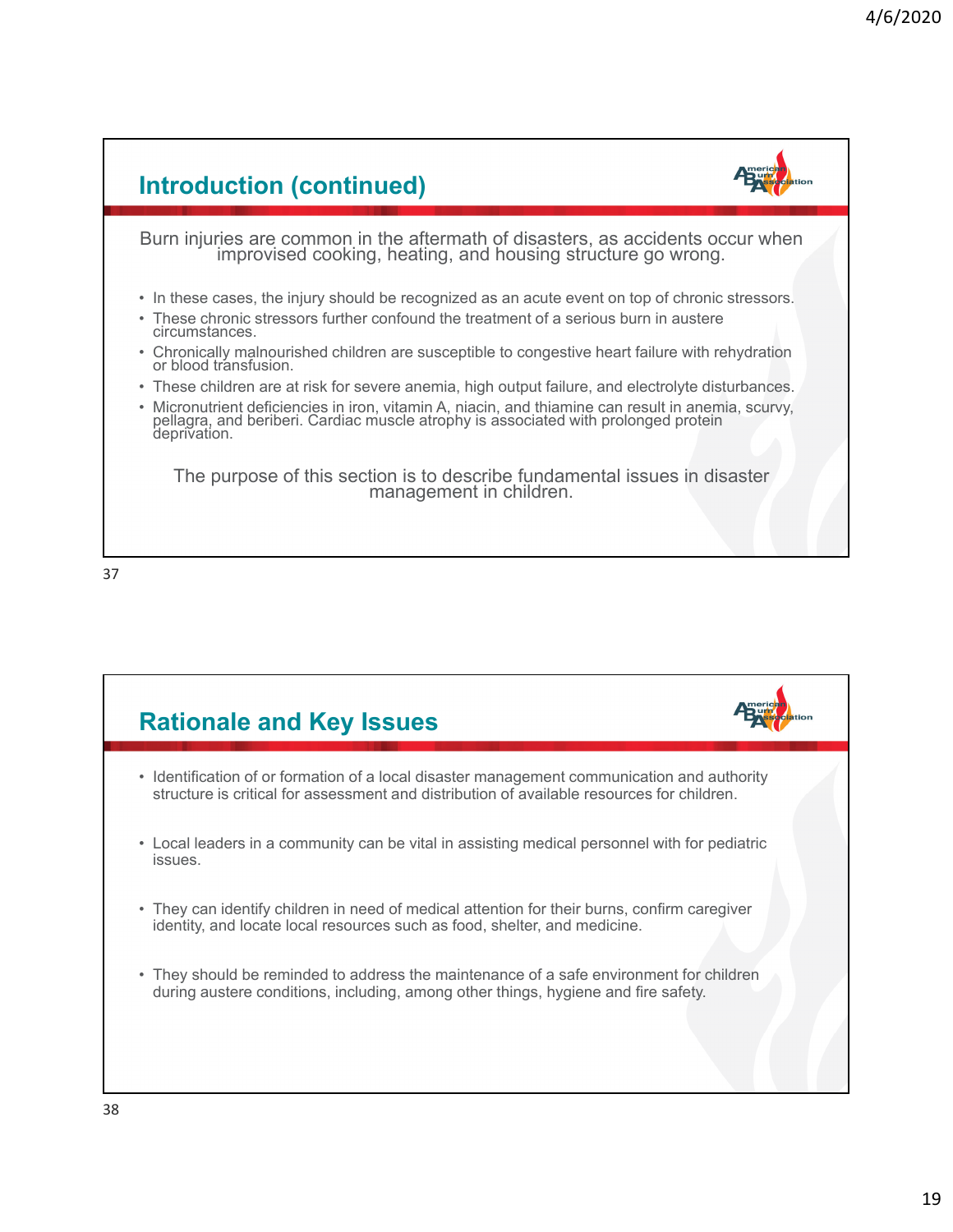



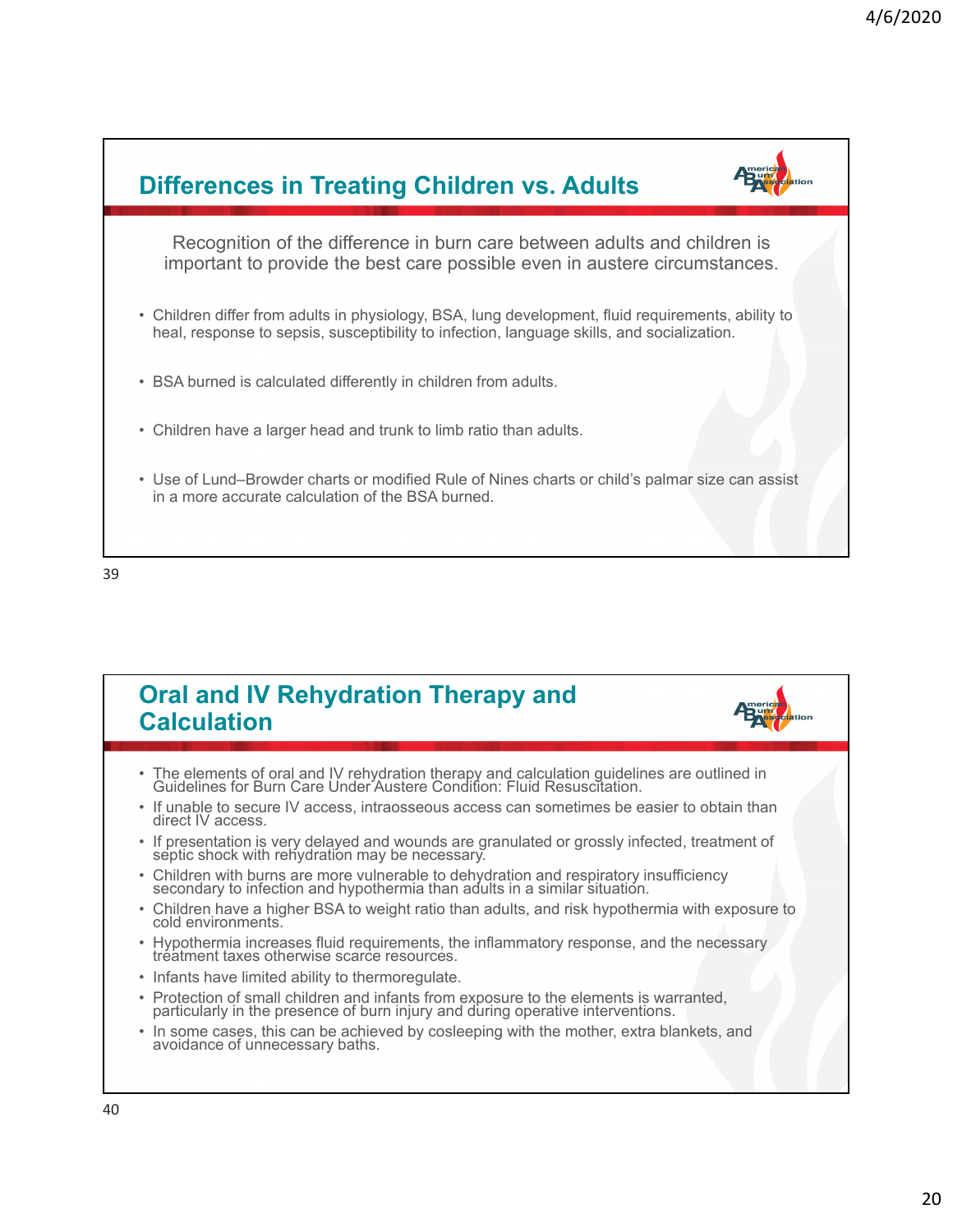#### **Nutritional Needs for Children** All attempts should be made to proceed with oral/enteral intake, although this will be limited by ileus in larger burns. • For baseline nutrition and fluids in nursing children, if the mother is not available, location of donor milk or a local wet nurse is useful. • Breast milk varies in nutritional composition and electrolyte composition. • Beyond the early postpartum period, average measurements list human milk sodium at 141 mg/L, potassium at 480 mg/L, and chloride at 452 mg/L. • The nutritional content varies as well, depending on the mother, her nutritional state, and the volume of milk produced per day. • Reported averages for breast milk contents list 3 to 5% fat, 0.8 to 0.9% protein, 6.9 to 7.2% carbohydrate as lactose, and caloric content as 60 to 75 kcal/100 ml.45 • For older children, oral rehydration and nutritional supplementation with high protein products such as peanut paste are central elements of resuscitation and acute care of the burned child in austere circumstances.

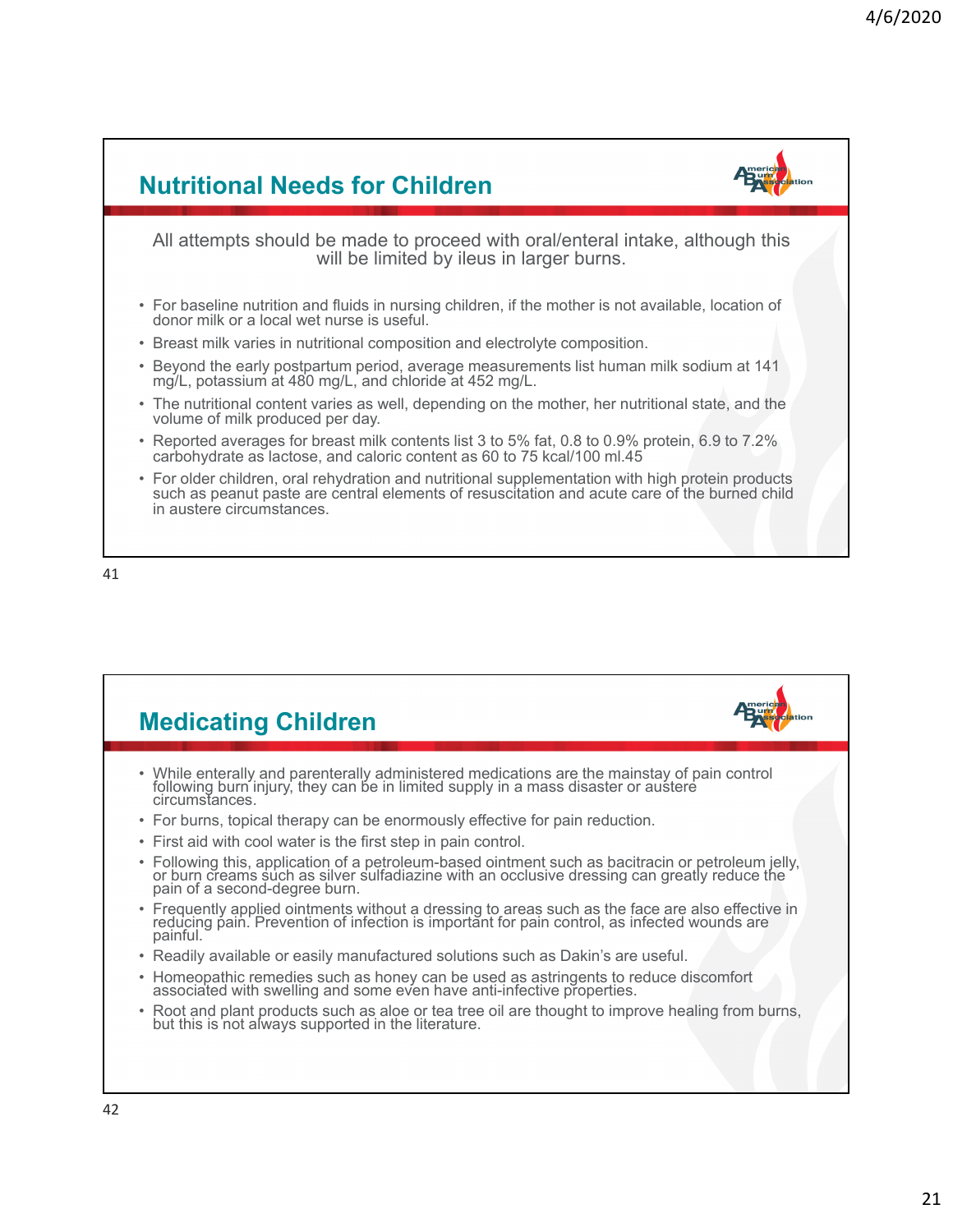### **Medicating Children (continued)**

- High-tech dressings using silver based delivery systems (such as Acticoat® (Smith and Nephew, London, UK) or Aquacel® (Conva Tec, Greensboro, NC) or Mepilex® (Mölnlycke Health Care, Norcross, GA)) require less frequent dressing changes and preserve medical personnel time and efforts, but can be in short supply during disasters.
- Decreasing the frequency of dressing changes also helps with pain control.
- Elevation of the burned area decreases swelling, pain, and the subsequent development of complications.
- Protecting the wound from exposure to the air and the environment is important in reducing pain and the risk of infection.
- Children have limited glucose stores and are susceptible to hypoglycemia with infection.
- Infection can present as hypothermia in a small child rather than fever, and limitations in laboratory analysis could force reliance solely on physical examination to assess progress.

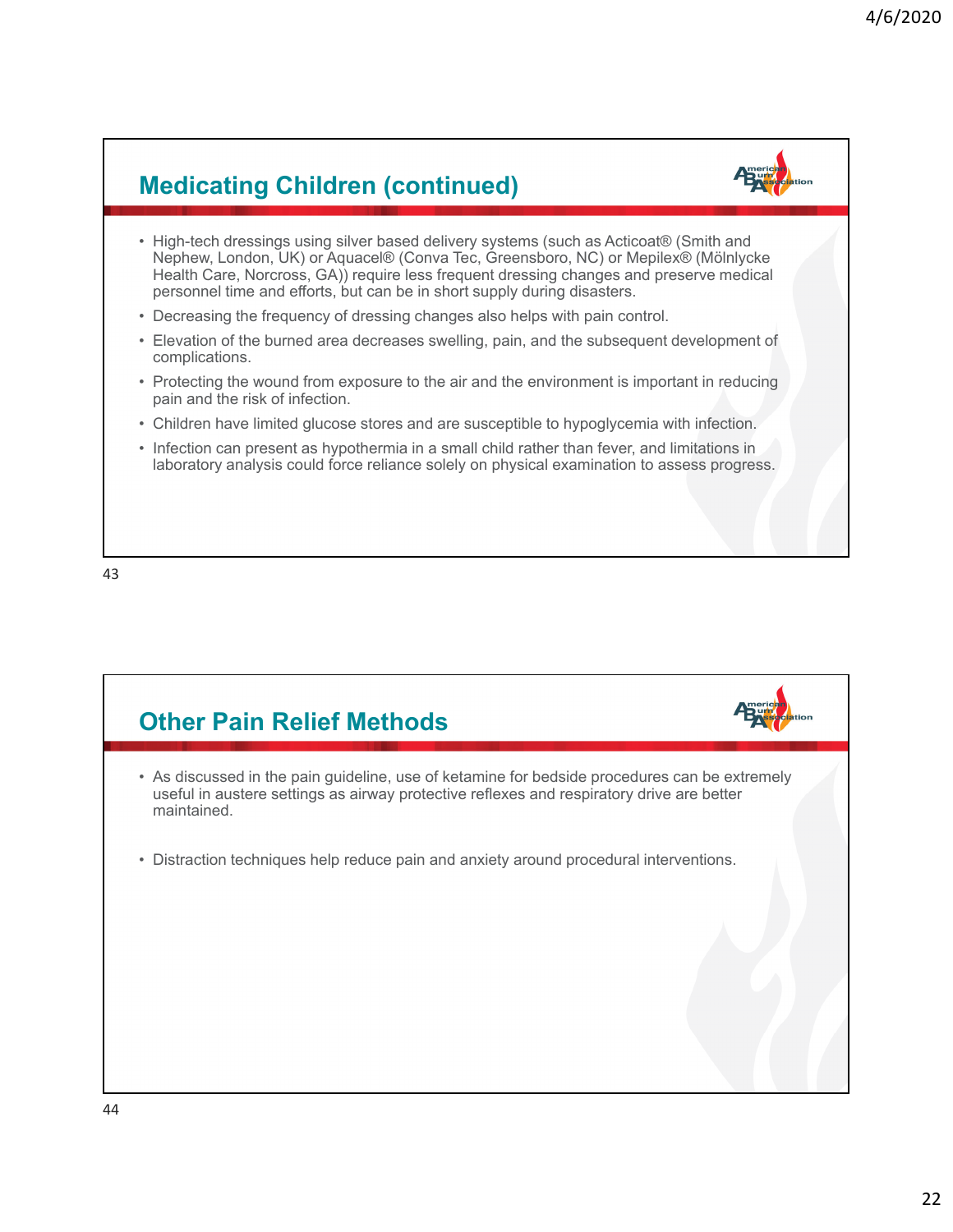



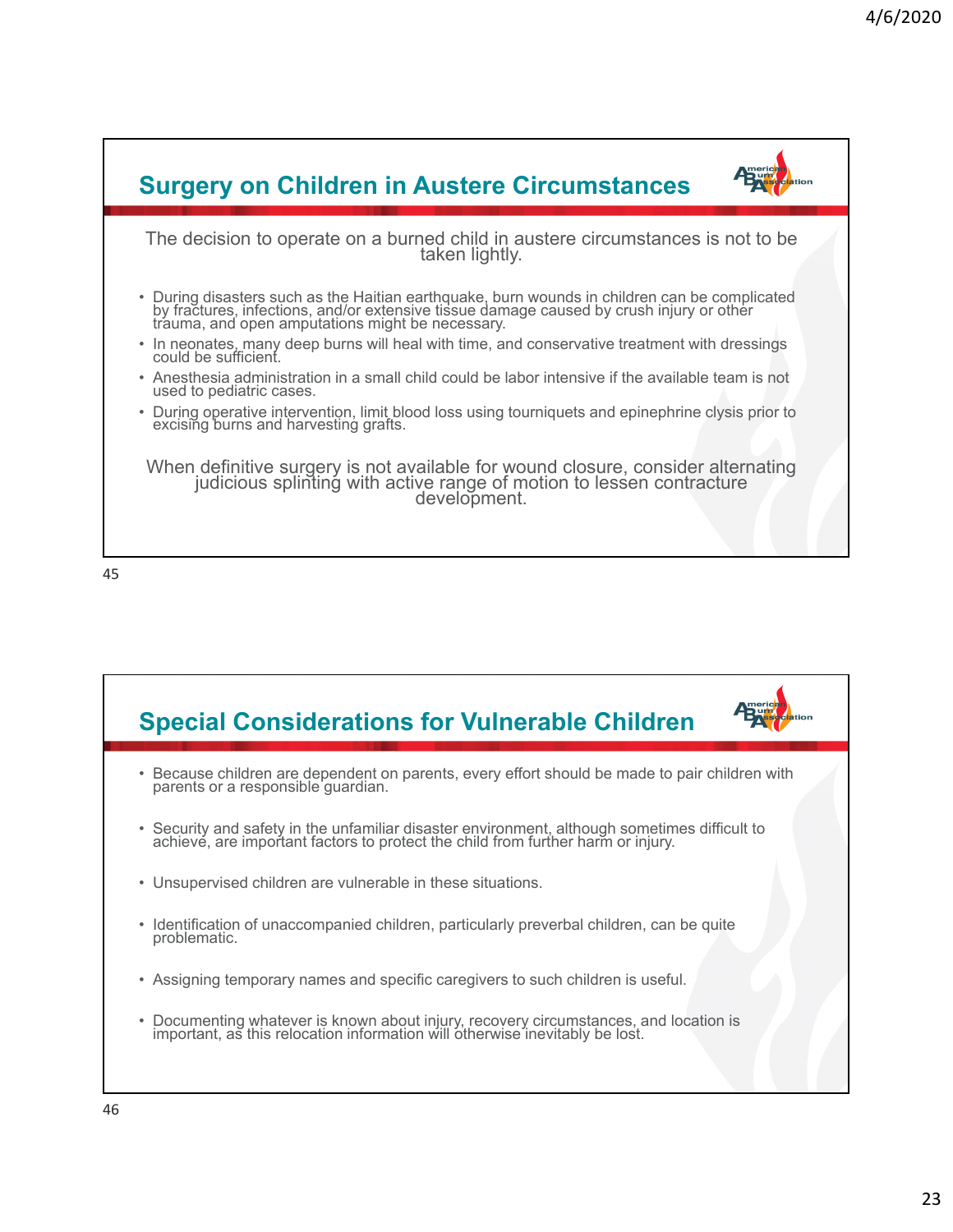

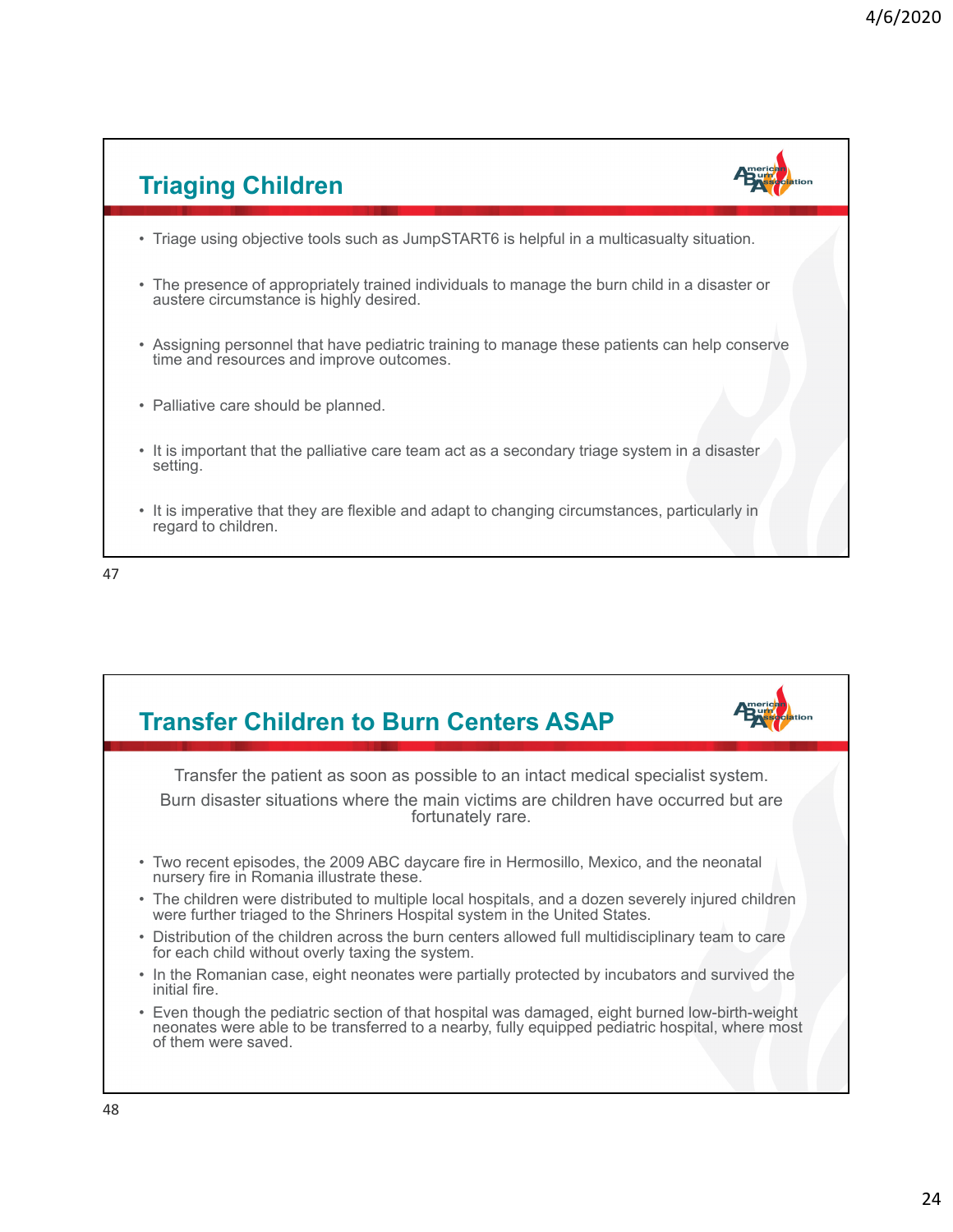



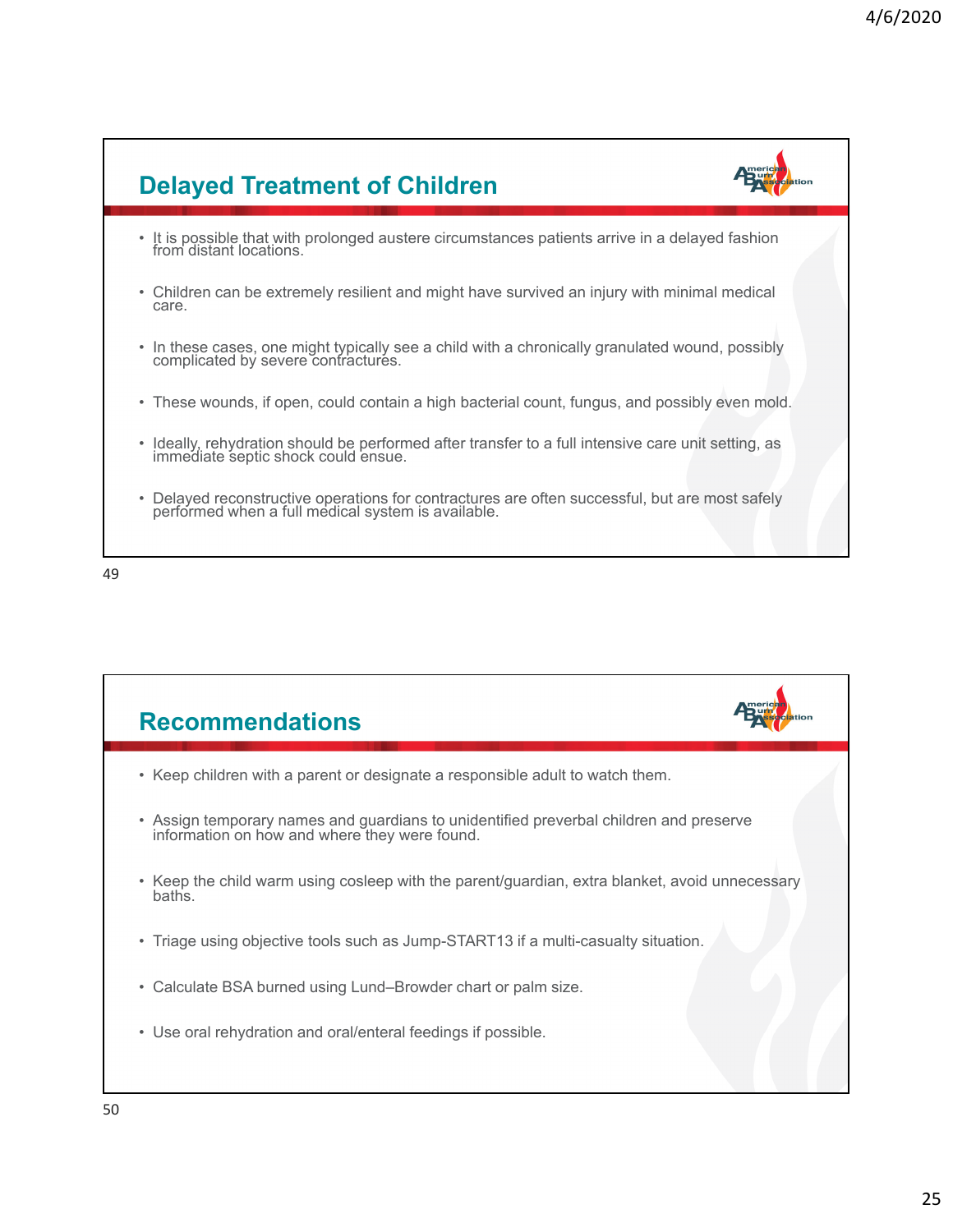## **Recommendations (continued)**

- 
- For pain management, cover the wounds with dressings and ointments, avoid unnecessary dressing changes, elevate the burned area, alternate splinting and active range of motion, and use distraction techniques around procedures. Ketamine is a useful procedural sedative if available.
- Operative interventions are high risk in austere circumstances. Use open amputation for gangrene and limit blood loss using tourniquets and epinephrine clysis.
- Recognize sepsis: hypothermia and hypoglycemia could be sepsis; beware of resuscitating patients with old wounds without preparation for ensuing septic shock.
- Transfer the patient to a burn center when possible.

51



CARE **RESEARCH PREVENTION REHABILITATION TEACHING** 

## **Guidelines for Burn Care Under Austere Conditions**

**Palliative Care**

*J Burn Care Res* **2017; 38(2):e497-e509**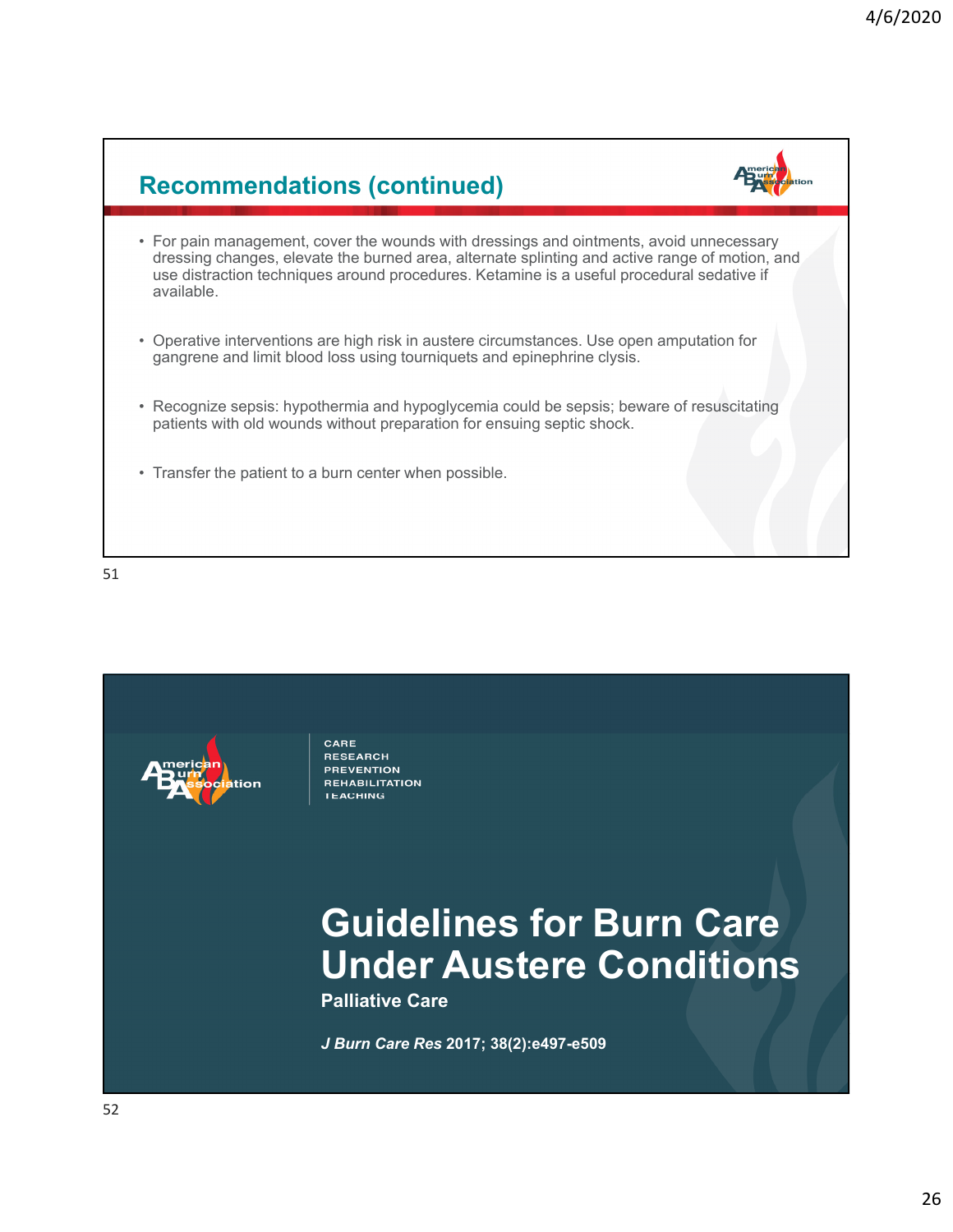

| <b>Introduction (continued)</b>                                                                                                                                                                               |  |
|---------------------------------------------------------------------------------------------------------------------------------------------------------------------------------------------------------------|--|
| • A BMCI is an event where the number and severity of patients could rapidly exceed both<br>available human and material resources.                                                                           |  |
| • While much has been done to enhance burn surge capabilities in the United States, the<br>number of designated burn beds available in ABA-verified burn centers may be inadequate for<br>an inpatient surge. |  |
| • Inevitably, some patients will sustain nonsurvivable injuries.                                                                                                                                              |  |
| • In the resource-restricted environment surrounding a BMCI, it is important to develop a<br>palliative care plan for these patients.                                                                         |  |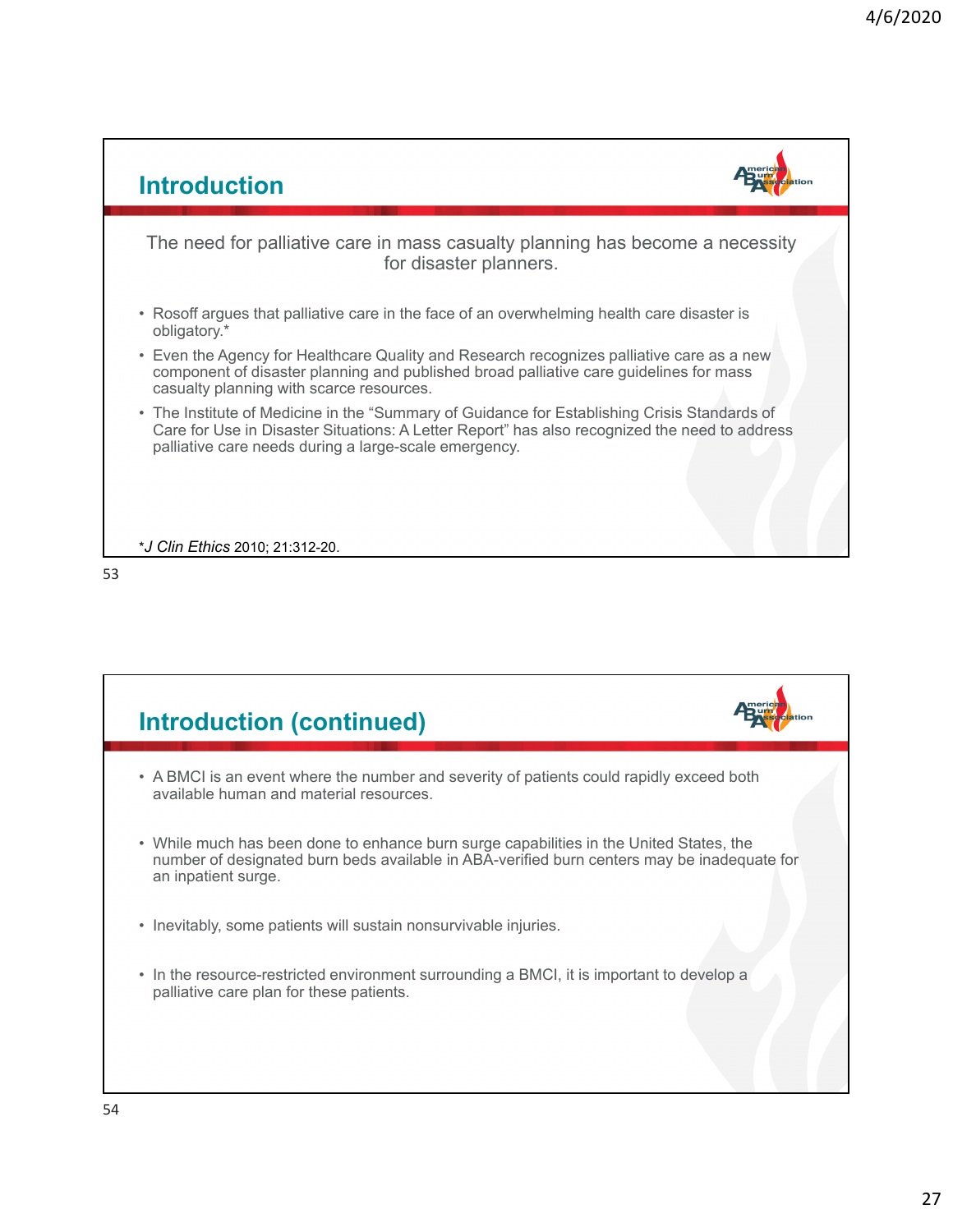| <b>What is Palliative Care?</b>                                                                                                                                                                                                                                                                                       |  |
|-----------------------------------------------------------------------------------------------------------------------------------------------------------------------------------------------------------------------------------------------------------------------------------------------------------------------|--|
| • The WHO defines palliative care as "an approach that improves the quality of life of patients and their families facing problems associated with life-threatening illness, through the prevention and relief of suffering by                                                                                        |  |
| • The International Association of Hospice and Palliative Care (IAHPC) defines palliative care as "the care of patients with active, progressive, far-advanced disease, for whom the focus of care is the relief and preventio                                                                                        |  |
| • These definitions are consistent with that of the National Consensus Project for Quality<br>Palliative Care published in the <i>Clinical Practice Guidelines for Quality Palliative Care.</i> 48 The<br>guidelines state, "The goal of p<br>disease or the need for other therapies."                               |  |
| • While these definitions may be useful in the development of palliative care guidelines for mass<br>burn casualty response, they have been written with a presumption that there will be adequate<br>resources available in appropriate health care settings for the number of injuries generated by<br>an incident. |  |

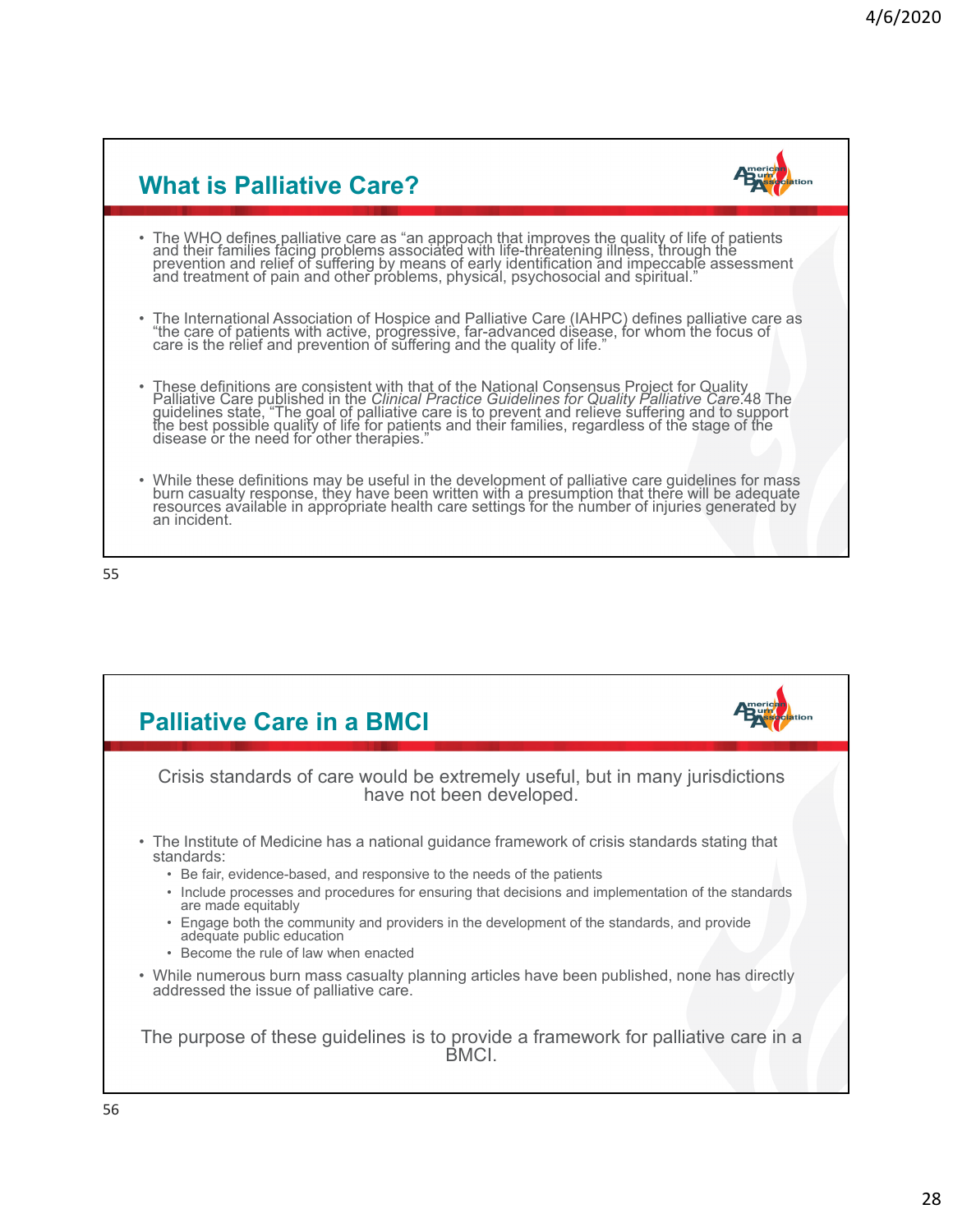#### **Rationale**



- A BMCI will challenge current palliative care algorithms, which are focused primarily on the management of patients suffering from chronic terminal conditions such as cancer.
- BMCI incidents will likely generate palliative care needs for previously healthy, relatively young individuals who do not have chronic disease as well as the "traditional" palliative care patient with multiple comorbidities.
- Hence, there is a need for a more comprehensive triage process.
- Burn injury uses both burn size and age to assist in making palliative care decisions.
- The ABA recommends responders follow a Triage-to-Benefit Ratio table first developed by Saffle et al and refined by Palmieri et al that classifies severity as outpatient, high, medium, low, and expectant.
- For more specific recommendations see Guideline for Burn Care Under Austere Conditions: An Introduction to Burn Disaster Management Principles.
- It should be noted that all triage decisions have complex legal and ethical implications and should be addressed by emergency planners who need to work in a transparent manner, using a sound ethical framework.

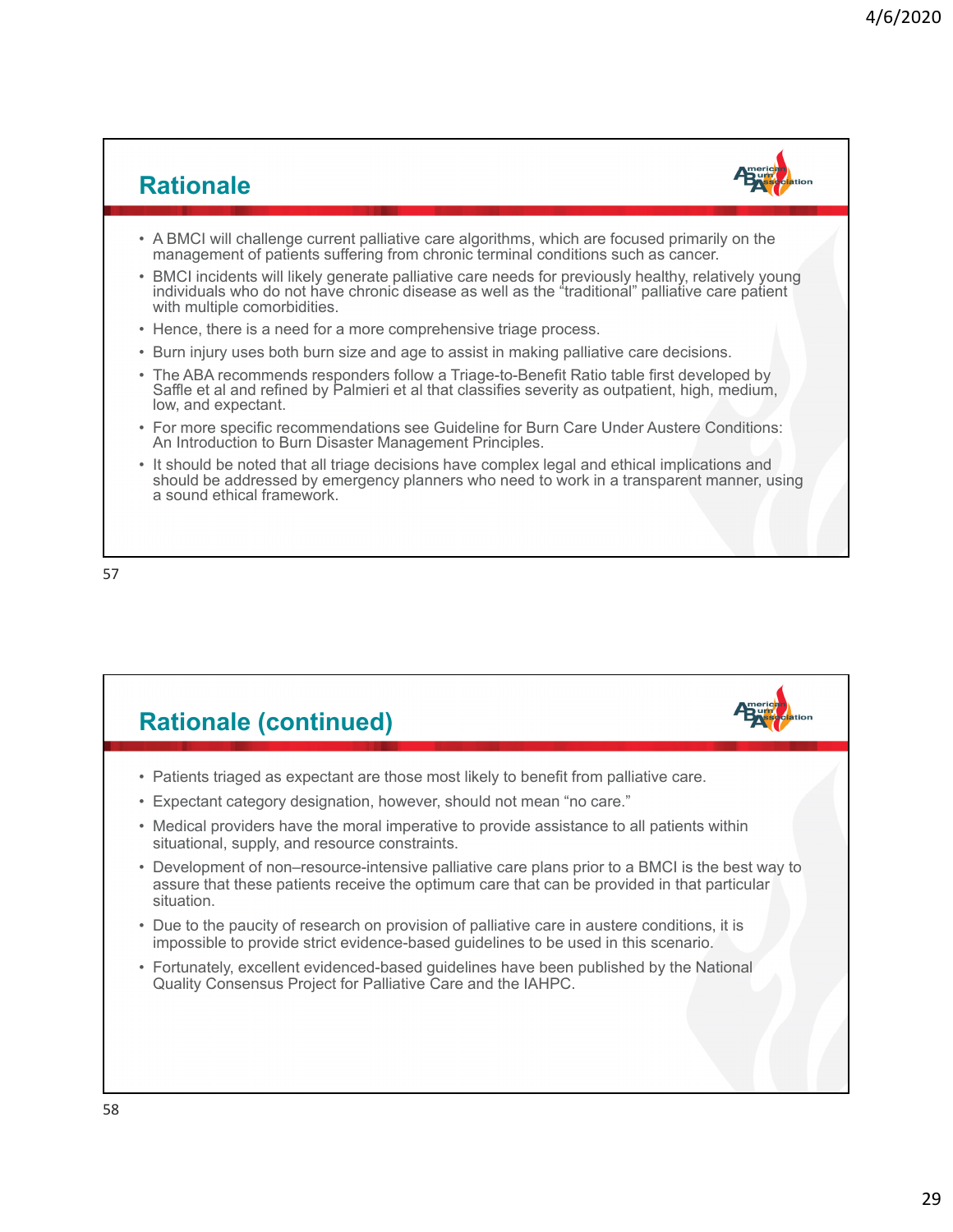### **Care Location Requirements**

- When designated burn beds are limited, expectant patients may be cared for at alternate care sites.
- Community disaster plans should identify the most appropriate sites of care.
- Locations such as hospices and long-term care facilities are excellent options if available.
- Hospice and palliative care specialists and geriatric specialists should be integrated early on into the planning process.
- Regardless of location, palliative care should be provided at a site that is as comfortable and as private as possible allowing the patient's family/significant others to be present.
- It is critical that parents or guardians be allowed to be with their children.
- Promoting patient comfort should be the highest priority.



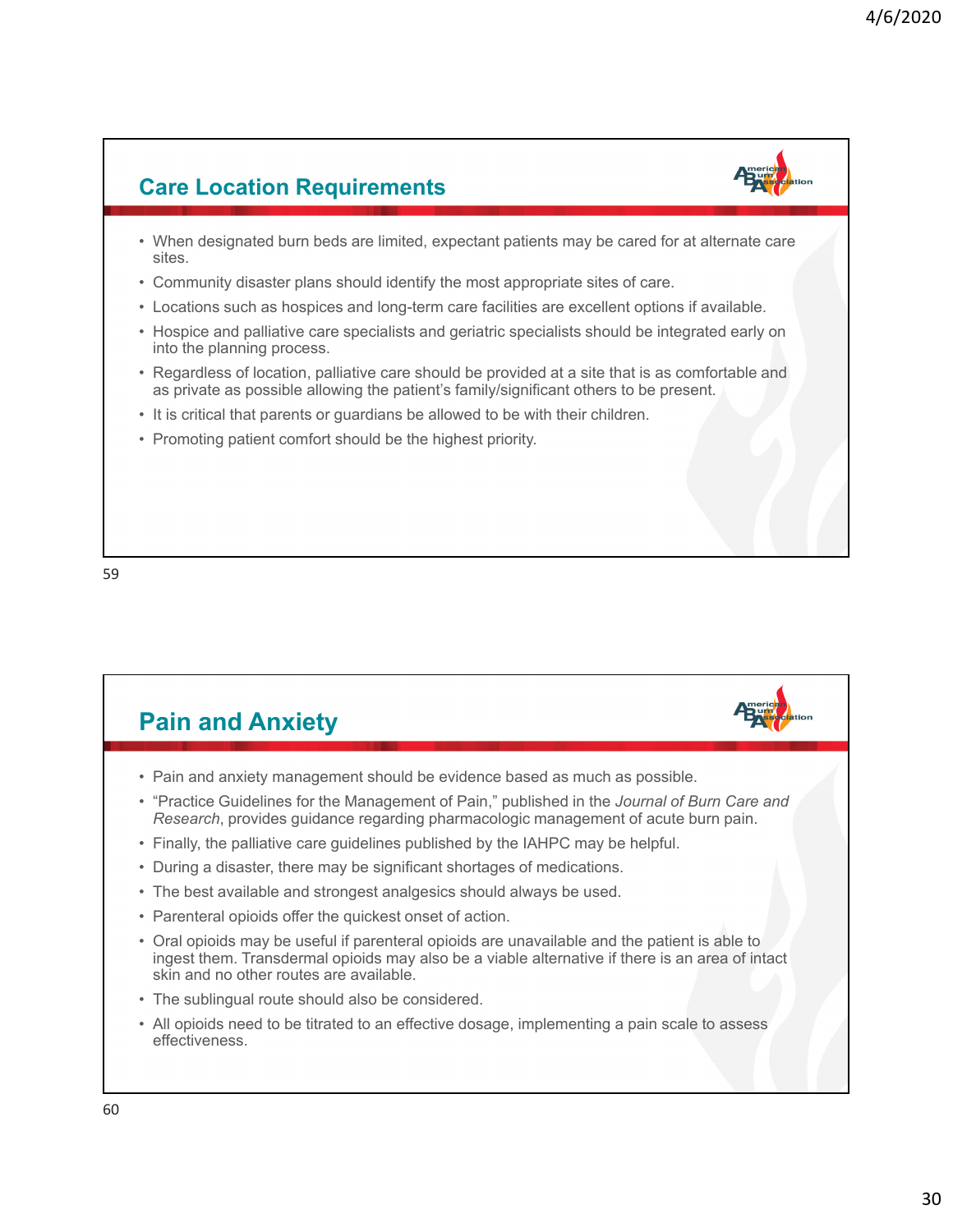### **Pain and Anxiety (continued)** • Nonopioids such as acetaminophen and nonsteroidal anti-inflammatory drugs are an option if there are no available opioids. • Acetaminophen may be administered rectally and some nonsteroidal anti-inflammatory drugs parenterally if necessary. • Adjuncts such as anxiolytics (lorazepam) and anesthetic agents (nitrous oxide or ketamine) may also be considered. • In situations where resources are severely limited, local herbal remedies or alternative care methods may be the only interventions readily available for patient comfort and should be considered (*www.herbalremediesinfo.com*). • A more extensive discussion on medications is presented in the Guideline for Burn Care Under Austere Conditions: Pain Management section of these guidelines.